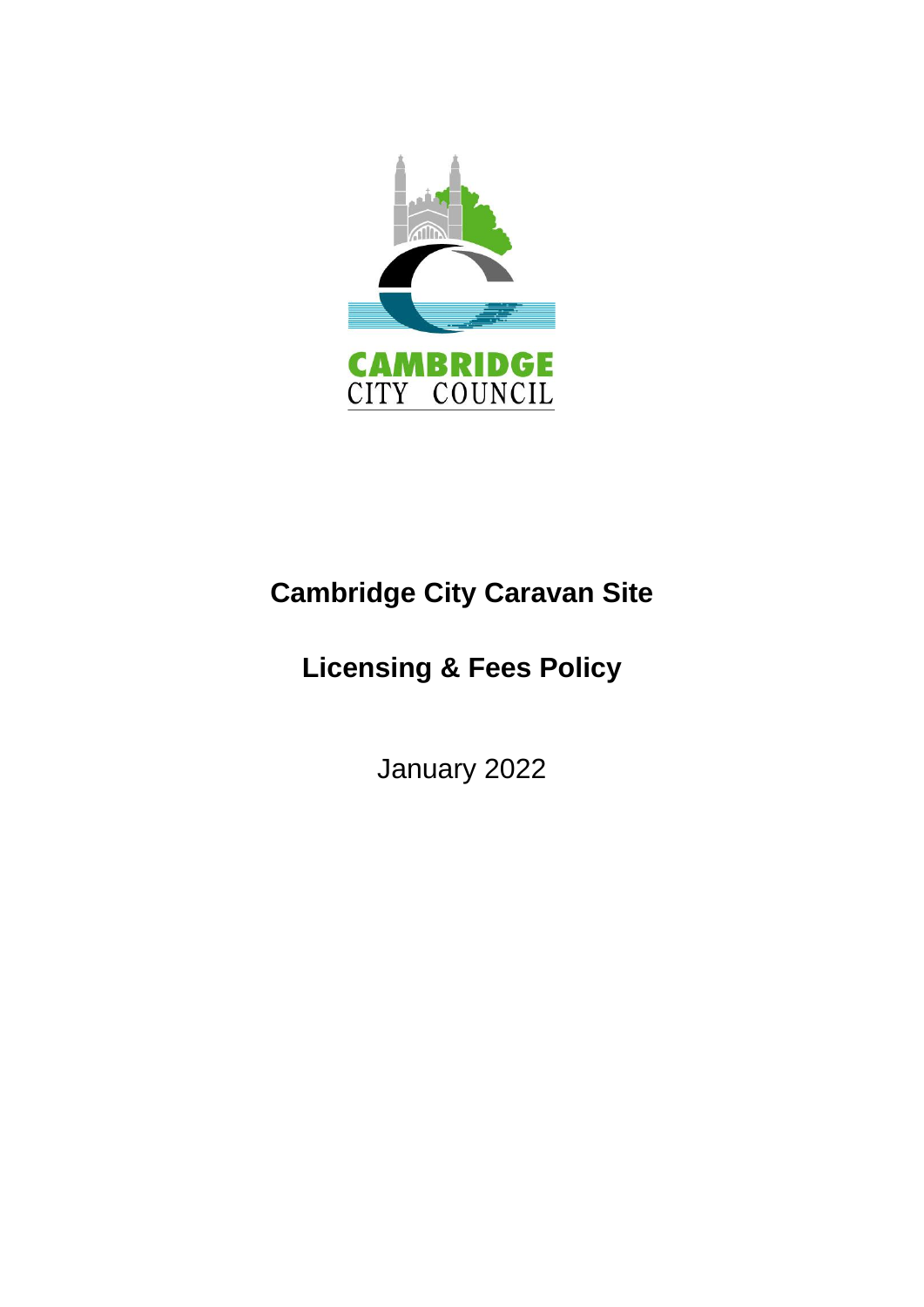# **Contents**

| <b>1.0</b> Introduction                                                                                                                                                                                | Page 3-4   |
|--------------------------------------------------------------------------------------------------------------------------------------------------------------------------------------------------------|------------|
| <b>2.0</b> Licensing conditions,<br>inspections & enforcement                                                                                                                                          | Page 5     |
| <b>3.0 Site Rules</b>                                                                                                                                                                                  | Page 6     |
| 4.0 Fit & Proper Person<br><b>Assessment Criteria</b>                                                                                                                                                  | Page 7-22  |
| <b>5.0 Fees for Licence, annual</b><br>inspection and Fit & Proper Person<br><b>Register applications</b>                                                                                              | Page 23-24 |
| <b>Appendix 1 Model Standards 2008</b><br>for Caravan Sites in England<br><b>Caravan Sites and Control of</b><br>Development Act 1960 – Section 5<br><b>Please See Separate PDF</b><br><b>Document</b> |            |
| <b>Appendix 2 Calculation of fees &amp;</b><br>charges                                                                                                                                                 | Page 25-26 |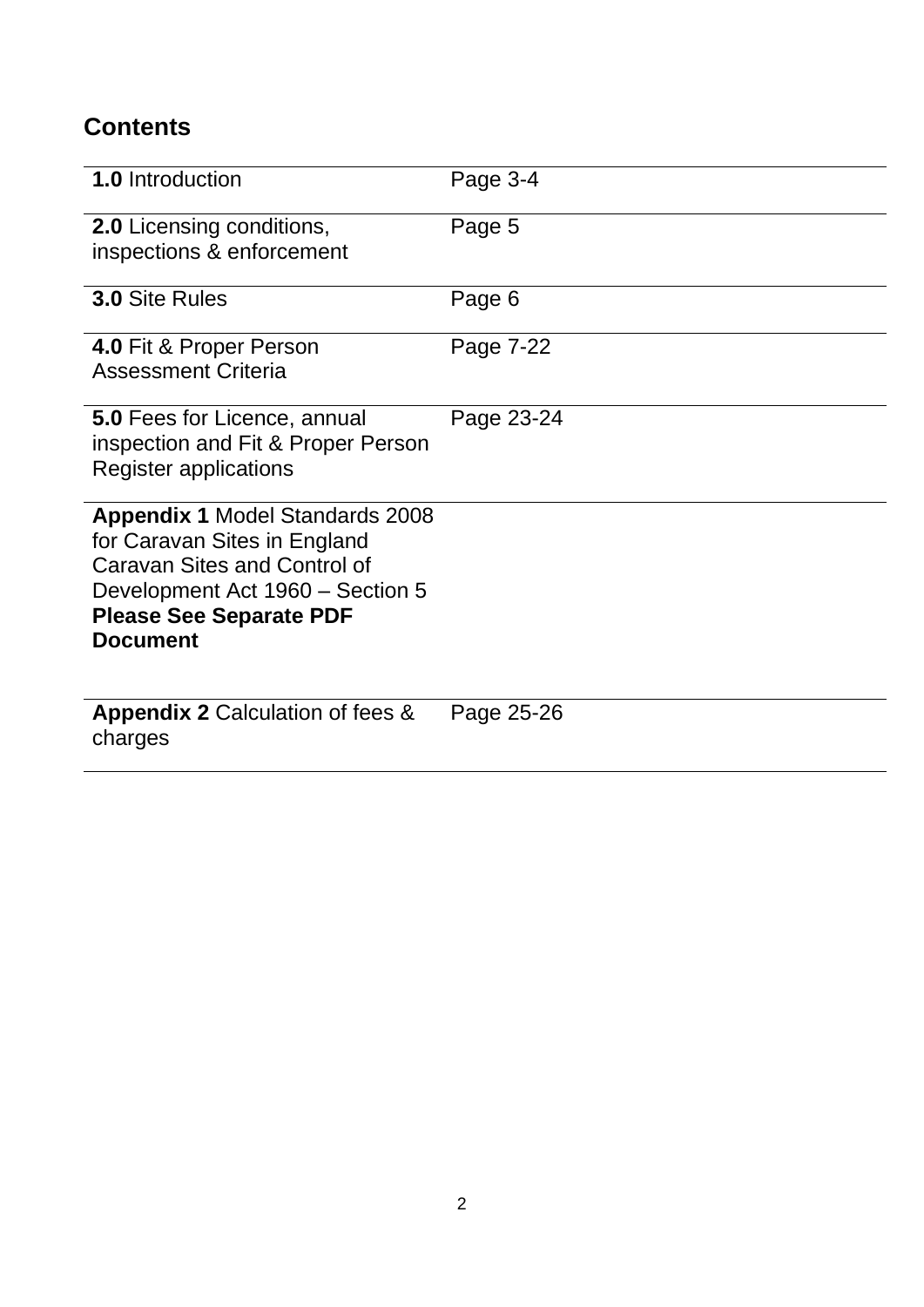# <span id="page-2-0"></span>**1.0 Introduction**

Under the Caravan Sites and Control of Development Act 1960 (CSCDA 1960) Cambridge City Council, (CCC), issue site licences for caravan park homes that have relevant planning permission.

Part 1 of the CSCDA 1960 introduced a licensing system, to be operated by Local Authorities to regulate the establishment and operation of caravan sites.

Section 29 of this Act defines what constitutes a caravan and caravan site.

This legislation has been amended by the Mobile Homes Act 2013, (MHA 2013) which aims to raise standards in the industry and provide for more effective enforcement when site licence holders fail to comply with their licence obligations.

Housing has changed since the 1960s and many sites now accommodate Mobile Homes. The CSCDA 1960 is still applicable for licensing these sites but the amendment of the CSCDA 1960 with the introduction of the MHA 2013 will bring the legislation up to date with current housing needs.

The changes relating to site licensing came into force on 1 April 2014. Licences issued under the CSCDA 1960 still remain in force, but the new enforcement powers apply, and local authorities are able to charge fees for functions relating to "relevant protected sites".

### **Relevant Protected Sites**

A "relevant protected site" is defined in the Act as any land to be used as a caravan site other than one where the application for a licence is:

- For holiday use only, or
- Subject to restrictions or conditions which limit the times of the year when the site may be used for stationing caravans for human habitation (e.g., planning conditions).

### **Site licence exemptions**

The first schedule of the CSCDA 1960 sets out cases where a site licence is not required, including:

- Sites where use is incidental to a dwelling-house and within the same curtilage.
- Sites for stationing of a caravan for not more than 2 nights (as long as any caravans had not been present on the site for more than 28 days during the previous 12 months).
- Sites where caravans are stationed on land not less than five acres, for not more than 28 days and no more than three caravans are stationed at any one time.
- Sites occupied and supervised by organisations holding a certificate of exemption.
- Sites where caravans are solely for seasonal agricultural/forestry workers employed on land owned by the site owner.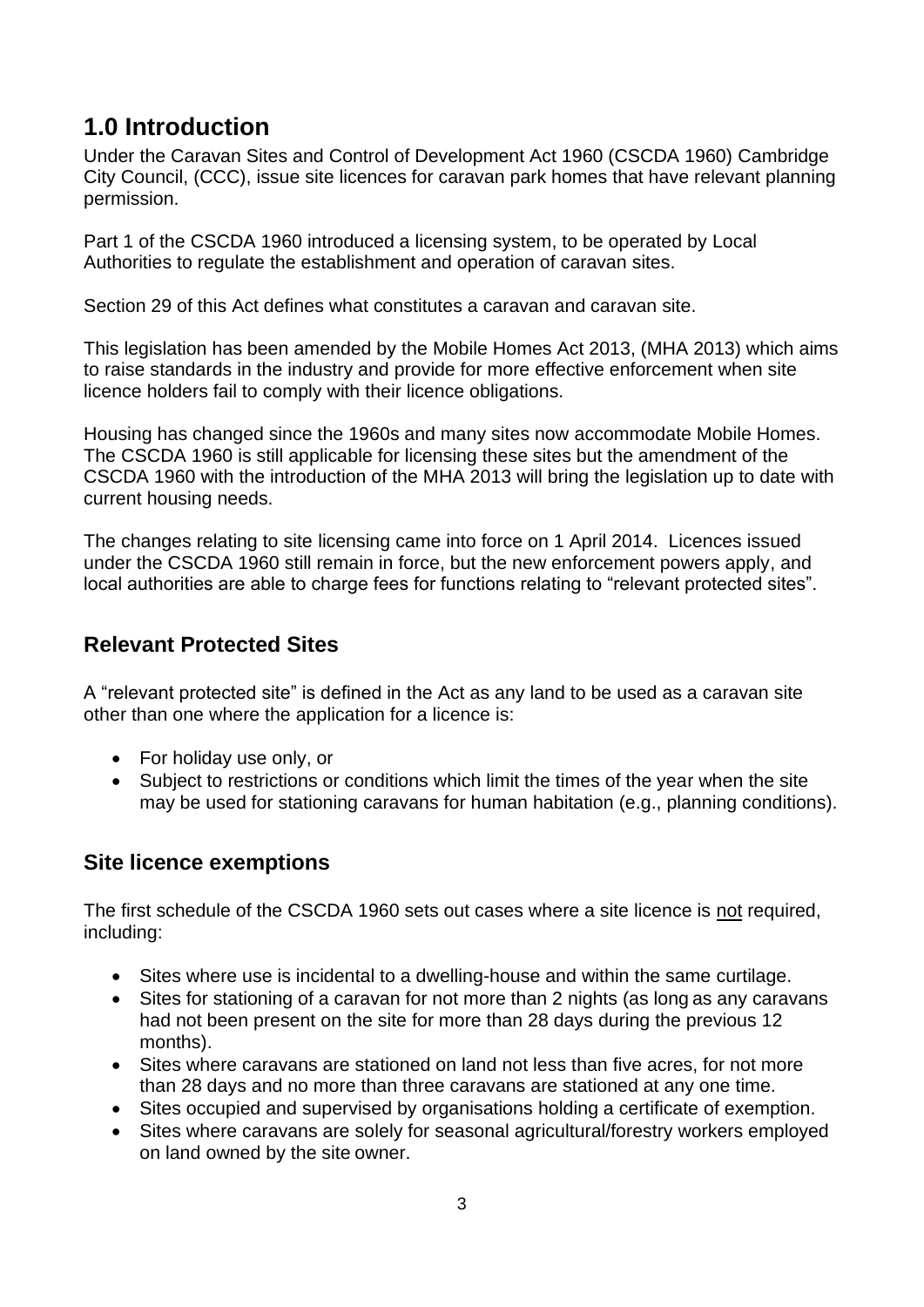- Sites where caravans are solely for workers employed in building or engineering operations on that or adjacent land.
- Sites used by travelling showmen who are members of a relevant organisation.
- Sites owned / occupied by the licensing authority.
- Individual permanent residential mobile homes.
- Touring sites.
- Holiday sites.

The Council cannot licence a caravan site unless planning permission has been granted. Therefore, in relation to any new site licence applications received the planning authority will be consulted to confirm that the site has planning permission for the relevant use.

CCC will decide to either licence the site or refuse a licence within 8 weeks of receipt of a duly made application. Where a licence is refused, the applicant will be advised of the reasons for refusal and their right of appeal.

CCC consider it appropriate to make single pitch sites exempt from annual licence fees (but not other fees) as their inspection and fee collection arrangements would not be cost effective nor would it add value. Sites which do not fall within the definition of "relevant protected sites" are still subject to the licensing requirements contained within the CSCDA 1960, but the provisions relating to payment of fees do not apply.

This Policy sets out how CCC will carry out its statutory responsibilities for caravan site licensing, inspection, enforcement, and fee setting. Provision is made for:

- Clarification of the expectations regarding the standards to be met by owners of caravan sites within the District.
- A register of all residential sites including site licence conditions and site rules that are deposited with CCC.
- Fit & Proper Person determination criteria.
- A Fit and Proper Person Register.
- Determination and annual review of site licensing fees and enforcement charges.

Alongside its Policy the Council will:

- Provide advice and assistance to site owners / managers & occupiers of mobile homes and caravans to ensure they can live in safe and healthy homes.
- Ensure that any enforcement action taken by CCC is effective and proportionate.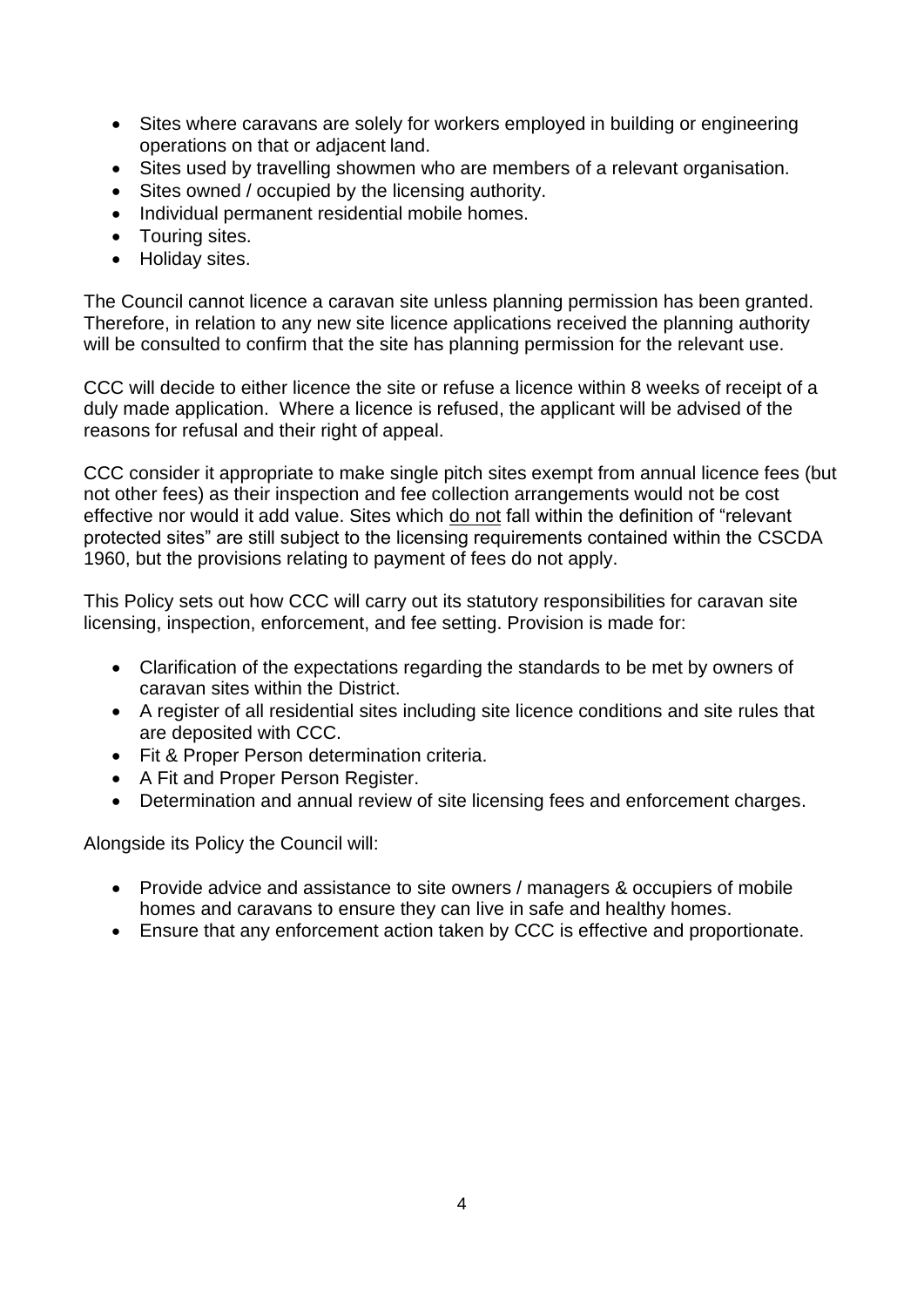# <span id="page-4-0"></span>**2.0 Licensing conditions, inspections and enforcement**

The Councils responsibility for the licensing of caravan sites includes the application and enforcement of appropriate conditions. The specific purposes for which conditions can be applied are set out in Section 5 of the CSCDA 1960. Site licence conditions may be determined with reference to national Model Standards. 'Model Standards 2008 for Caravan Sites in England **Caravan Sites and Control of Development Act 1960 – Section 5**' form **Appendix 1** of this policy. CCC has the power to update site licence conditions in line with Model Standards as modified from time to time by the Government. The aim of such standards is to promote the safety and welfare of the residents. The applicable Model Standards were issued in 1983 for touring sites, 1989 for holiday sites and 2008 for residential sites. A link to the model standards for residential sites is available on the Councils website.

CCC carries out scheduled annual inspections of all licensed sites following which site owners are advised of any actions required to ensure compliance with the site licence conditions.

The main focus of enforcement activity will be informal advice and education, including the provision of necessary information to ensure compliance with all necessary related legislative requirements and licensing conditions. Formal enforcement action will be taken under the relevant legislation only when informal action has failed to secure an acceptable improvement in standards or compliance with licence conditions. Any use of enforcement powers will be in accordance with Cambridge City Council Corporate Enforcement Policy.

Section 9A of the CSCDA1960 (as amended by the MHA2013) allows local authorities to serve compliance notices on site owners where a site licence condition is breached. These notices will set out what the site owner needs to do to correct the breaches within prescribed timescales. Service of a notice will attract a charge based on the Councils chargeout rates at that time. Failure to comply with a notice would be a criminal offence and the Local Authority may consider taking legal proceedings. Any costs associated with this process would be at the discretion of the court. Following a successful prosecution for breaching a compliance notice, CCC would be able to serve notice to enter the site and carry out the necessary works themselves (known as "works in default").

The cost of deciding whether to take action, preparing and serving the various enforcement notices and the actual work itself can be recovered by Local Authorities through recharging for works in default. Unpaid expenses can be placed as a charge against the site owner's land. The administration charge that is added to the cost of works when recovering expenses relating to works in default includes the cost of the work plus officer time once a notice has been breached.

In addition, Section 9E allows a notice to be served on site owners enabling the Local Authority to enter the site and take emergency action where there is an imminent risk of serious harm.

Enforcement charges will be based on an hourly rate reflecting the costs of enforcement, plus any additional costs incurred (e.g. legal costs). Site owners may not pass on enforcement charges to residents in their pitch fees.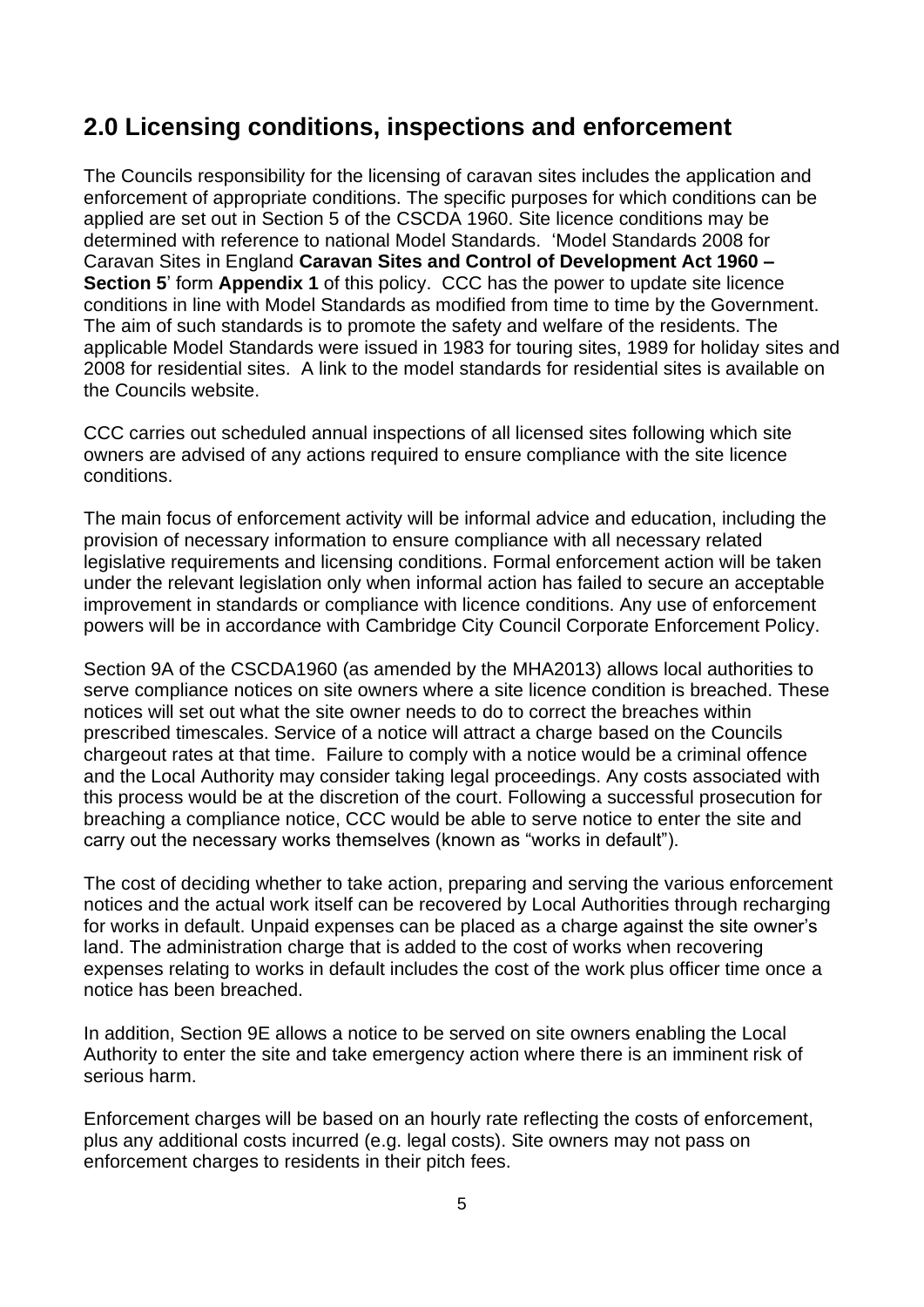# <span id="page-5-0"></span>**3.0 Site Rules**

Site rules are different to site licence conditions in that they are neither created nor enforced by local authorities. They are a set of rules created by the site owner for residents to comply with. They may reflect the site licence conditions but will also cover matters unrelated to licensing.

The MHA2013 makes amendments to the Mobile Homes Act 1983 in relation to site rules. Regulations made under the MHA2013 require existing site rules to be replaced with new site rules which must be deposited with the Local Authority within a specified timescale. A Local Authority need to satisfy itself that replacement or new site rules deposited with them have been made in accordance with the procedures prescribed by statute.

CCC are required to establish, keep up-to-date and publish a register of site rules including the variation or deletion of site rules where necessary, this can be found on the Councils website.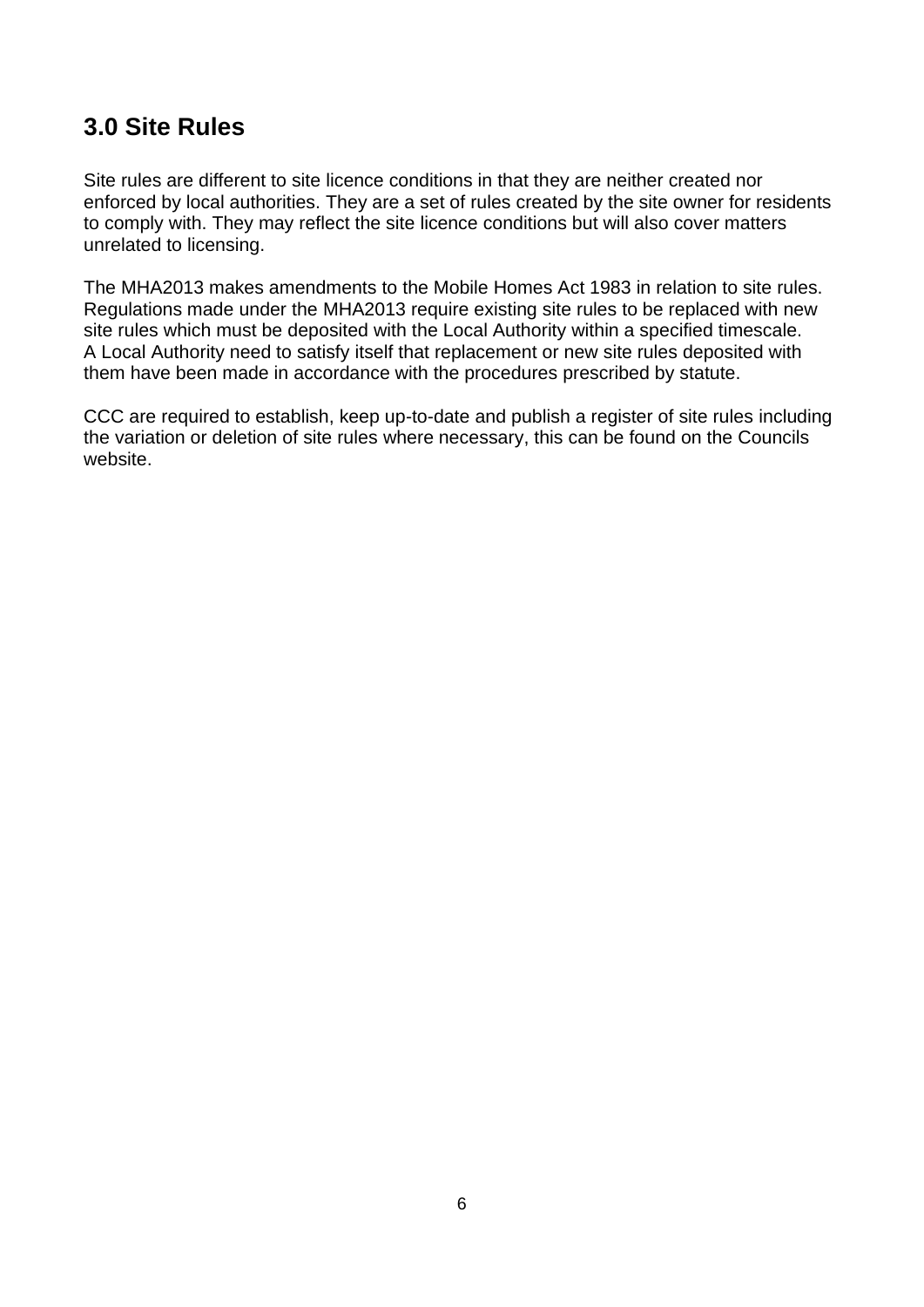# <span id="page-6-0"></span>**4.0 Fit and Proper Person Assessment Criteria**

A relevant protected site cannot operate unless the Local Authority is satisfied that the manager qualifies as a Fit and Proper Person. Sections 12A -12E of the CSCDA 1960, as implemented by Section 8 of the MHAct 2013.

A site owner under the Mobile Homes (Requirement for Manager of Site to be Fit and Proper Person) (England) Regulations 2020 (SI 2020/1034) ("the Regulations") must apply to their Local Authority for the relevant person (themselves or their appointed manager and anyone involved in the day-to-day management of the site) to be added to the register of Fit and Proper Persons managing sites in their area ("the register").

The site owner may only apply to be added to the register if they hold, or have applied for, a site licence for the site. This provision also applies where the site owner or site manager is a registered company.

A person's inclusion on the register will be for such period as the Local Authority may decide, but that period must not exceed 5 years.

### **The Evidence**

When conducting the fit and proper person assessment, the local authority will consider the following points relevant to the application:

- **1. Is the individual able to conduct effective management of the site?** This includes, but is not limited to, securing compliance with the site licence and the long-term maintenance of the site. It follows that, the local authority must have regard to:
	- (i) whether the person has a sufficient level of competence to manage the site;
	- (ii) the management structure and funding arrangements for the site or
	- (iii) the proposed management structure and funding arrangements.

#### **(a)Competence to manage the site**

This includes reviewing the competency of the appointed individual. The individual must have sufficient experience in site management, or have received sufficient training, and be fully aware of the relevant law as well as health and safety requirements.

#### **(b)The management structure and funding arrangements for the site**

The local authority will consider whether relevant management structures are in place and whether they are adequate to ensure effective management of the site. The local authority will want to ensure that the applicant has a robust management plan, this will be reviewed to ensure it addresses the following issues: the pitch fee payment, proximity of the manager to the site, manager's contact details for residents (including out of office and emergency contact details), the complaints procedure, maintenance, staffing, and refuse removal.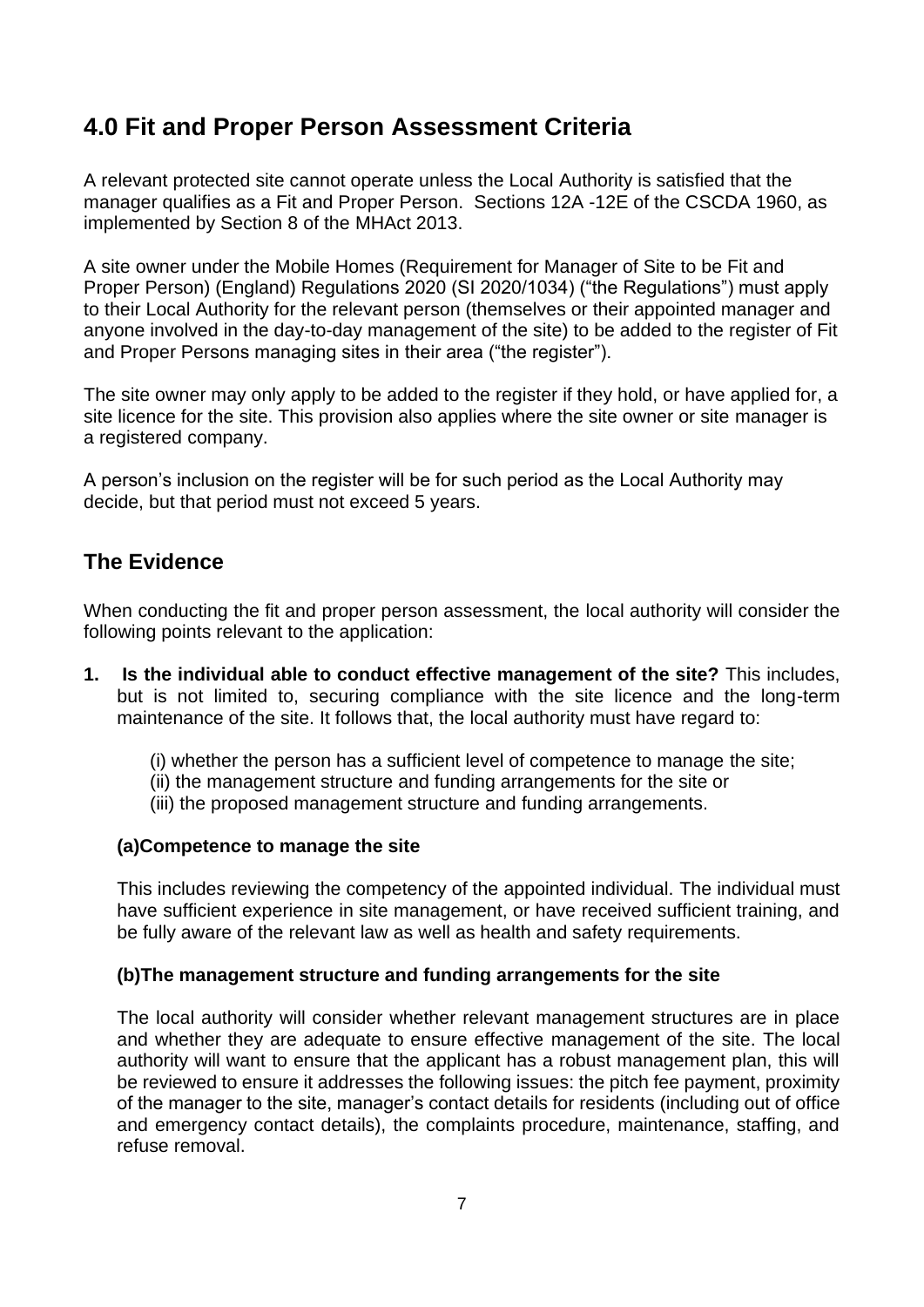It is advisable that the site is managed by an applicant based in the UK and a management structure would be unlikely to be suitable if the applicant is an individual, or a company (including its directors), which does not reside in the UK or have a permanent UK address. This is because there may be complex issues as a result of this. Should this happen, legal advice will be obtained. The applicant's interest in the land will also have an important impact, as would their financial standing, management structures and competence, all of which could contribute to the overall assessment of their suitability to manage the site effectively.

#### **(c) The proposed management structure and funding arrangements in place for managing the site**

The local authority will consider whether the applicant has sufficient funds (or has access to sufficient funds) to manage the site and comply with licence obligations. Evidence of these funds should be readily available.

Another consideration is if funding is through a third party (including an associated company), the local authority should be wary if this is not disclosed as this will impact on the local authority's ability to deem whether the application is financially viable.

- **2**. **Personal information relating to the applicant concerned.** This would include a criminal record check and should include evidence that the applicant:
	- (a) has not committed any offence involving fraud or other dishonesty, violence, firearms or drugs or any offence listed in Schedule 3 to the Sexual Offences Act 2003 (offences attracting notification requirements).
	- (b) has not contravened any provision of the law relating to housing, caravan sites, mobile homes, public health, planning, or environmental health or of landlord and tenant law.
	- (c) has not contravened any provision of the Equality Act 2010 in, or in connection with, the carrying on of any business.
	- (d) has not harassed any person in, or in connection with, the carrying on of any business.
	- (e) is not or has not been within the past 10 years, personally insolvent.
	- (f) is not or has not been within the past 10 years, disqualified from acting  $\alpha$  as a company director.
	- (g) has the right to work in the United Kingdom and,
	- (h) is a member of any redress scheme enabling complaints to be dealt with, in connection with the management of the site (when this is in place).
- **3. Records of harassment relating to the applicant concerned**. Local authorities have a duty to investigate any conduct which could amount to harassment and any evidence obtained should be reviewed to determine whether it is sufficient to be used to prosecute a site owner. Local authorities may also rely on convictions by the courts as evidence of harassing behaviour which would reduce the risk of the local authority being successfully challenged on any refusal to approve an applicant on this basis.

A local authority may have records of previous harassment complaints made against a site owner or their manager. Even if no action was taken on these complaints the local authority will take these into consideration in the fit and proper person determination.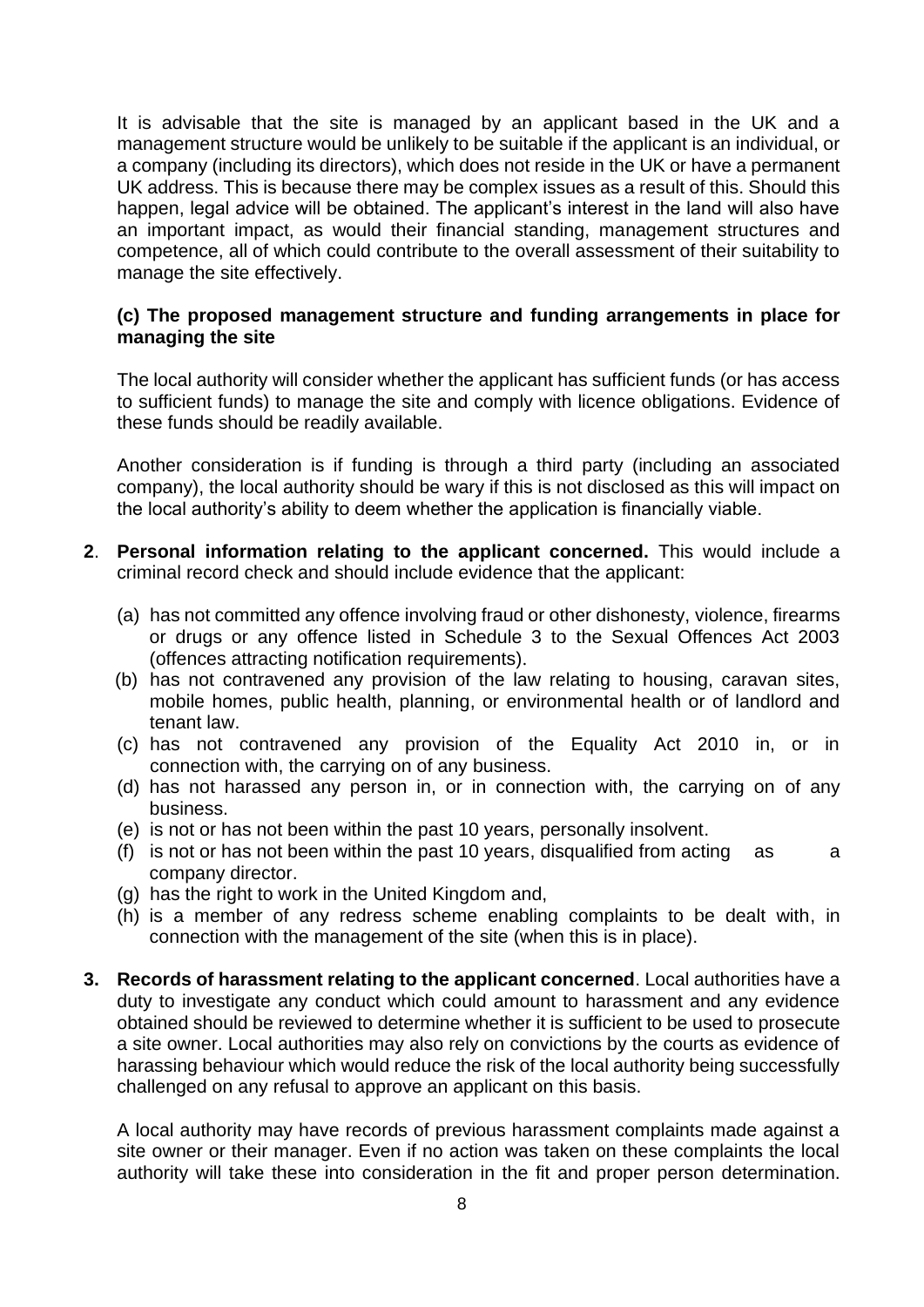These complaints may identify further potential risks and can also provide an indication of potential underlying problems with the management of the site or the site owner's lack of experience/skills in dealing with customers. The local authority may also wish to address any underlying issues by attaching conditions to the individual's entry on the register. Upon rejection of a person's application by any other local authority this will be centrally recorded and include the details of the person involved and the reasons for the rejection.

#### **4. Other items that will be taken into consideration**

- a) "The applicant" is defined at paragraph 2 of the Regulations as "the person who makes an application under regulation 6".
- b) The "relevant person" is also defined at paragraph 2 of the Regulations to mean "the subject of the fit and proper person assessment under Regulation 7".
- c) The conduct of any person associated or formerly associated with the relevant person (whether on a personal, work, or other basis) is also an important factor to be considered in the fit and proper person assessment.
- d) Site owners may be required to provide details of any current or former associates of the relevant person in the application form. Those associates will not include other current joint owners as that information would have already needed to have been provided in their own application forms.
- e) It is not routinely required to provide information of all current or past associates of the site owner. However, prior to making any final decisions, the local authority will consider the conduct of past and current associates relevant to that individual's application. **The site owner can be asked to provide additional information during the application process.**
- f) Local authorities will be required to establish whether an individual is considered to be an associate of the relevant person and then whether their conduct is relevant to the application. A relevant associate could be defined as any individual who may have played a part, directly or indirectly, in a decision or action, which has had an impact on residents' rights, or the quiet enjoyment of their homes.
- g) The Regulations are drafted widely giving the opportunity for local authorities to take into consideration other relevant matters.
- h) Local authorities are able to decide the specific matters they deem relevant to the fit and proper person application. These matters could be in relation to current or previous issues, or events, that have occurred in relation to the park site or any other park site owned or managed by the site owner or site manager in another local authority area. Additionally, the site owner's conduct regarding other business, outside of the park homes sector, can also have implications on the financial and management arrangements of the site in question. Any matters which the local authority believe to be of relevance to the application will primarily focus on the relevant person's conduct, competence, and their suitability to manage the site.

## **Applications**

The Regulations use various terms in the application process, and these are outlined below: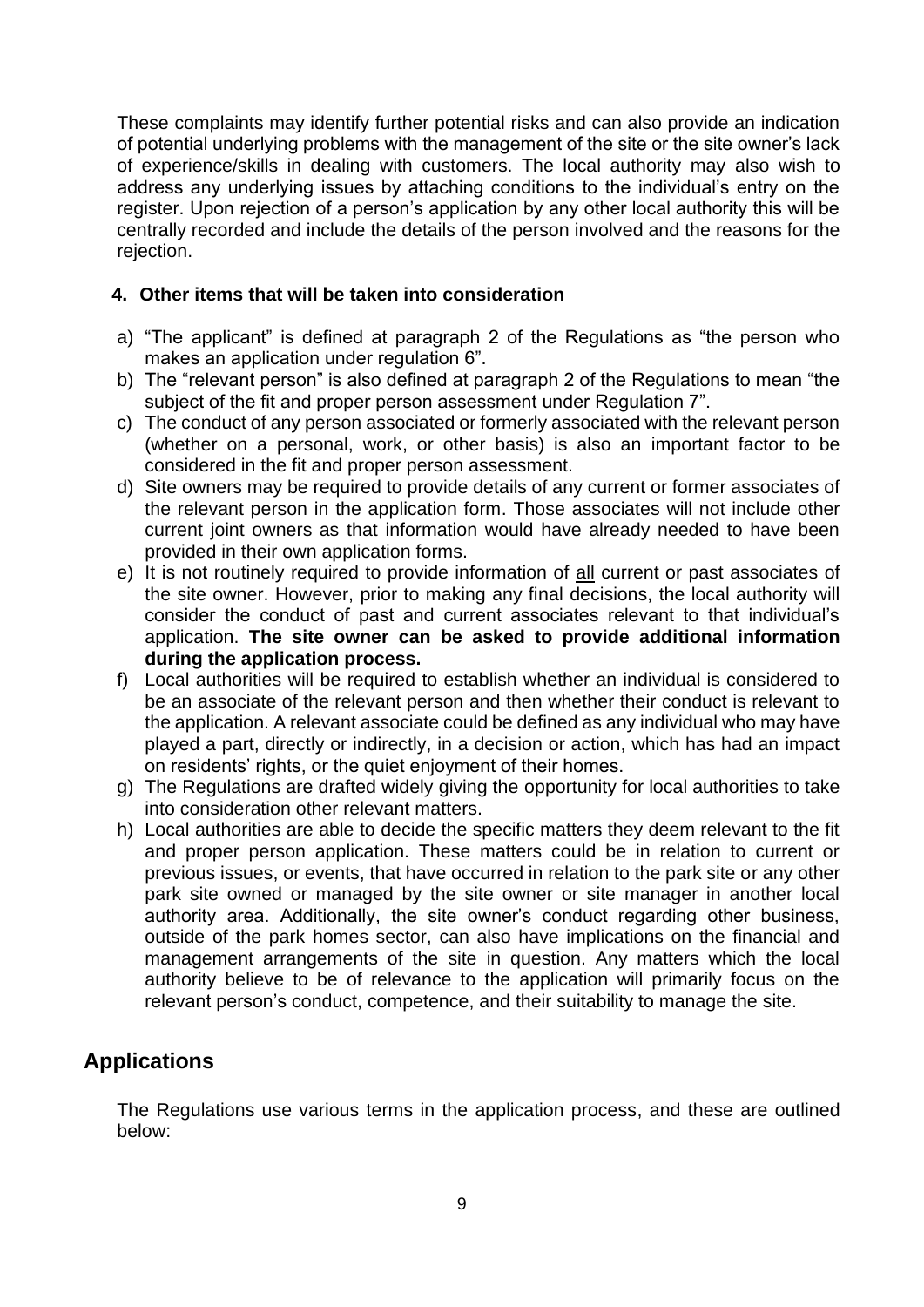**As mentioned earlier "Relevant person" is defined in paragraph 2 of the Regulations and is** "the subject of the fit and proper person assessment under Regulation 7". Please note that this could be the site owner or person appointed to manage the site by the site owner**.** 

**"Relevant officer"** is defined in paragraph 1 of Schedule 2 of the Regulations, where the applicant is a company, a relevant officer will be a director or other officer of the company; or, where the applicant is a partnership, a partner; or, where the applicant is a body corporate, a member of the management committee of that body.

"**Required Information**" is defined in paragraph 14 of Schedule 2 of the Regulations (even though the Regulations incorrectly state that this information is contained in paragraph 13) as: the person's name and business contact details; details of the person's role or proposed role in relation to the management of the site; where the person has not yet been appointed, the address, telephone number and email address (if any) at which the person may be contacted in respect of the application; details of each relevant protected site (other than that to which the registration application relates) — for which the person holds a licence issued under section 3 of the Caravan Sites and Control of Development Act 1960, or in which the person has a legal estate or equitable interest, or which the person manages.

The application for inclusion in the fit and proper register, must therefore include the following:

#### **a) Details of the site and the applicant**:

- (1) The applicant's name and business contact details.
- (2) Where the applicant is not an individual, the following information in relation to the individual completing the application on behalf of the applicant and each relevant officer:

(i) the person's name. (ii) details of the person's role (if any) in relation to the management of the site.

- (3) The name and address of the site.
- (4) Evidence of the applicant's legal estate or equitable interest in the site.
- (5) Confirmation that the applicant is the occupier within the meaning of section 1 of the Caravan Sites and Control of Development Act 1960.
- (6) The name and business contact details of any other person that has a legal estate or equitable interest in the site.

#### **b) The name and address of each other relevant protected sites:**

- (1) for which the applicant holds a licence issued under section 3 of the Caravan Sites and Control of Development Act 1960;
- (2) in which the applicant has a legal estate or equitable interest; or
- (3) that the applicant manages.

The applicant must clearly specify whether their application is made in respect of either the applicant, or site owner, or the person that the applicant or site owner has appointed to manage the site.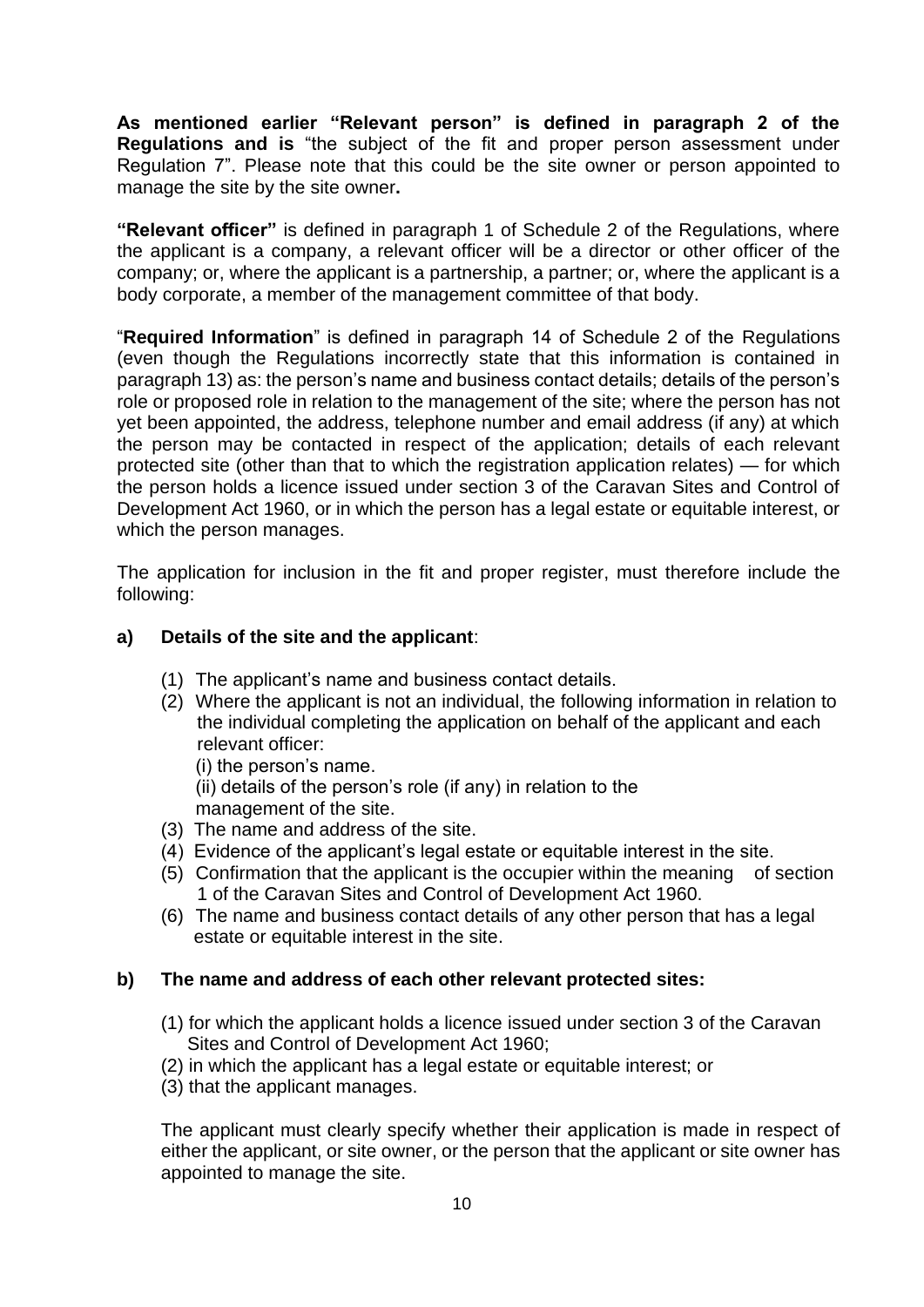#### **c) Information relating to the site manager**

In circumstances where a "site manager" has been appointed to manage a site more information is needed. The person who is applying for the site manager to be registered as a fit and proper person (the relevant person) must provide the following information: the site manager's name and details of that person's role (if any) in relation to the management of the site.

If the site manager has appointed or intends to appoint a further individual ("A"), 'required information' would also be needed from A. Where A is not a relevant officer of the site manager, the relevant officer to whom A is accountable for the day-to-day management of the site, should be the one to provide the required information.

#### **d) Additional information when the applicant is the relevant person and an individual**

When the applicant is the relevant person, is an individual, and the applicant has appointed, or intends to appoint, someone else ("B") to be responsible for the dayto-day management of the site, 'required information' would be needed from B. If B is not an individual but is, instead, for example, a company and B has appointed an individual ("C") to do the-day-to day management, 'required information' would be needed from C. Where C is not a relevant officer of a company, the relevant officer to whom C is accountable for the day-to-day management of the site would also need to provide the required information.

#### **e) Additional information where applicant is relevant person and not an individual**

When the applicant is the relevant person but is not an individual and the applicant has appointed or intends to appoint someone else ("B") to be responsible for the dayto-day management of the site, required information would be needed from this person. If B is not a Relevant officer of the applicant, the person to whom B is accountable for the day-to-day management of the site ("C") would also need to provide the required information. Where B itself is not an individual, the individual ( $"D"$ ) that B has appointed or intends to appoint to be responsible for the day-to-day management of the site would also need to provide the required information. Where D is not a relevant officer of B, the relevant officer to whom D is accountable for the day-to-day management of the site would also need to provide the required information.

It can be seen from the above that the Regulations prohibit the operation of a relevant protected site unless the site owner or its site manager (whatever the management structure might be) has been assessed by the local authority as a fit and proper person to do so. This has been included to ensure that consistent standards are applied to companies and other organisations that are not individuals.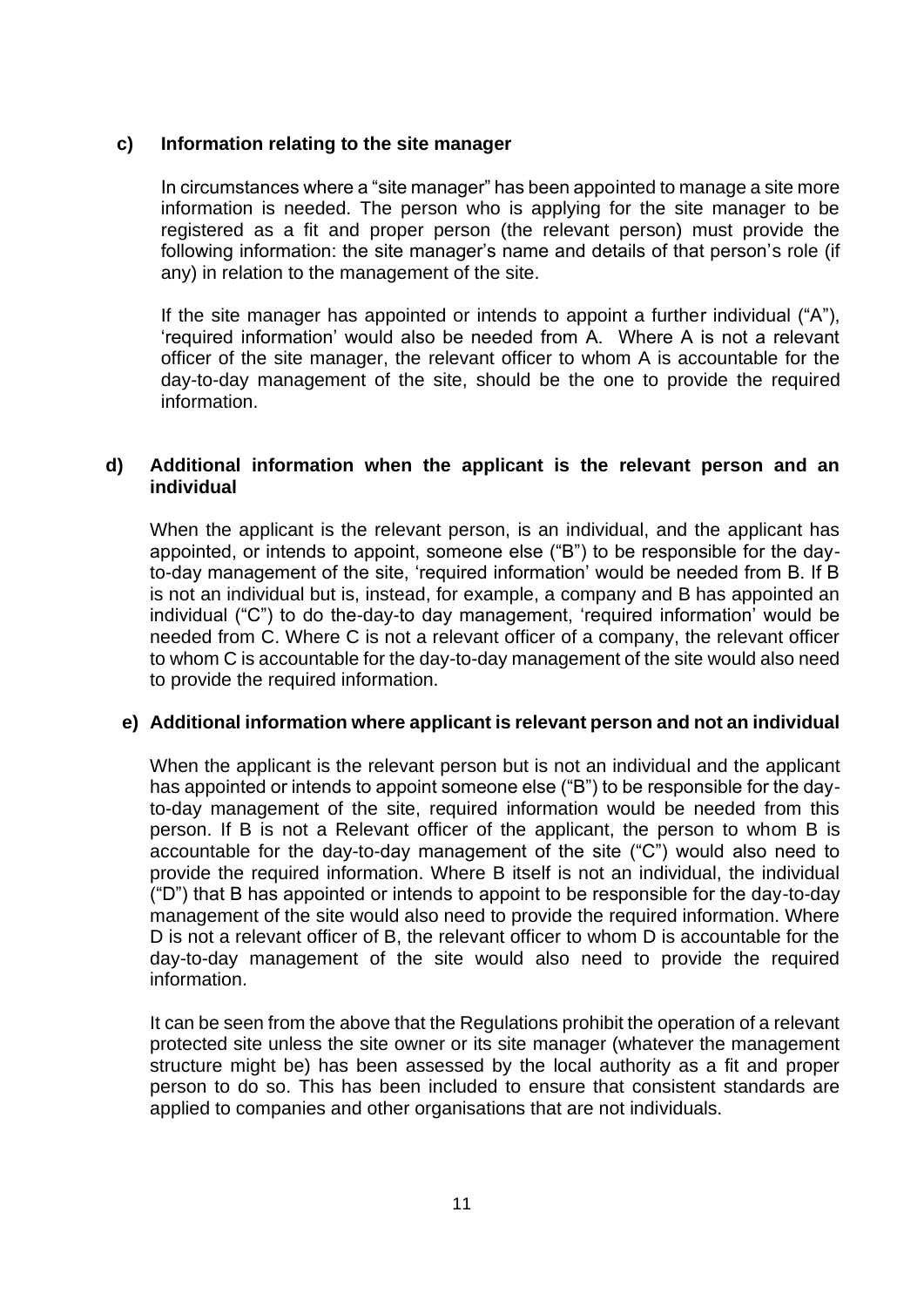#### **f) Criminal record certificate/s**

Criminal Records Certificates must be issued under section 113A (1) of the Police Act 1997 and will be required where: (a) the relevant person is an individual and (b) for each individual in relation to whom the applicant is required to provide information for example, a site manager or individuals A, B, C or D as outlined above.

The Criminal record may be either basic or enhanced, at the discretion of the local authority. Initially Cambridge City Council is accepting **basic criminal record checks** with the application. Where further information is deemed necessary, it is at the Council's discretion to carry out an enhanced Criminal Record check or to request this.

The certificate must have been issued no more than six months before the date of the application. It is incumbent upon the site owner to ensure that any certificates provided meet this requirement.

#### **g) Declaration**

A declaration made and signed by the "appropriate person", which means:

- (a) where the applicant is a company, a director or other officer of the company.
- (b) where the applicant is a partnership, one of the partners.
- (c) where the applicant is a body corporate and the conduct of the management of the body is vested in its members, a member.
- (d) where the applicant is not a body falling within (a) to (c) above, a member of the management committee.
- (e) where the applicant is an individual, that individual.

Where the applicant is not the relevant person, the declaration must confirm that the applicant has made all reasonable enquires into the matters mentioned in paragraph 9 of the Regulations and considerations relevant to the fit and proper person assessment as set out below.

The declaration should also state that the information provided in the application is correct and complete to the best of the applicant's knowledge and belief.

#### **Assessment**

#### **Considerations relevant to fit and proper person assessment**

Proper management of the site includes, but is not limited to, securing compliance with the site licence and the long-term maintenance of the site.

To be able to secure the proper management of the site, the local authority will (amongst other things) have regard to whether the relevant person has a sufficient level of competence to manage the site and the management structure or proposed management structure, and funding arrangements as mentioned earlier in the Policy.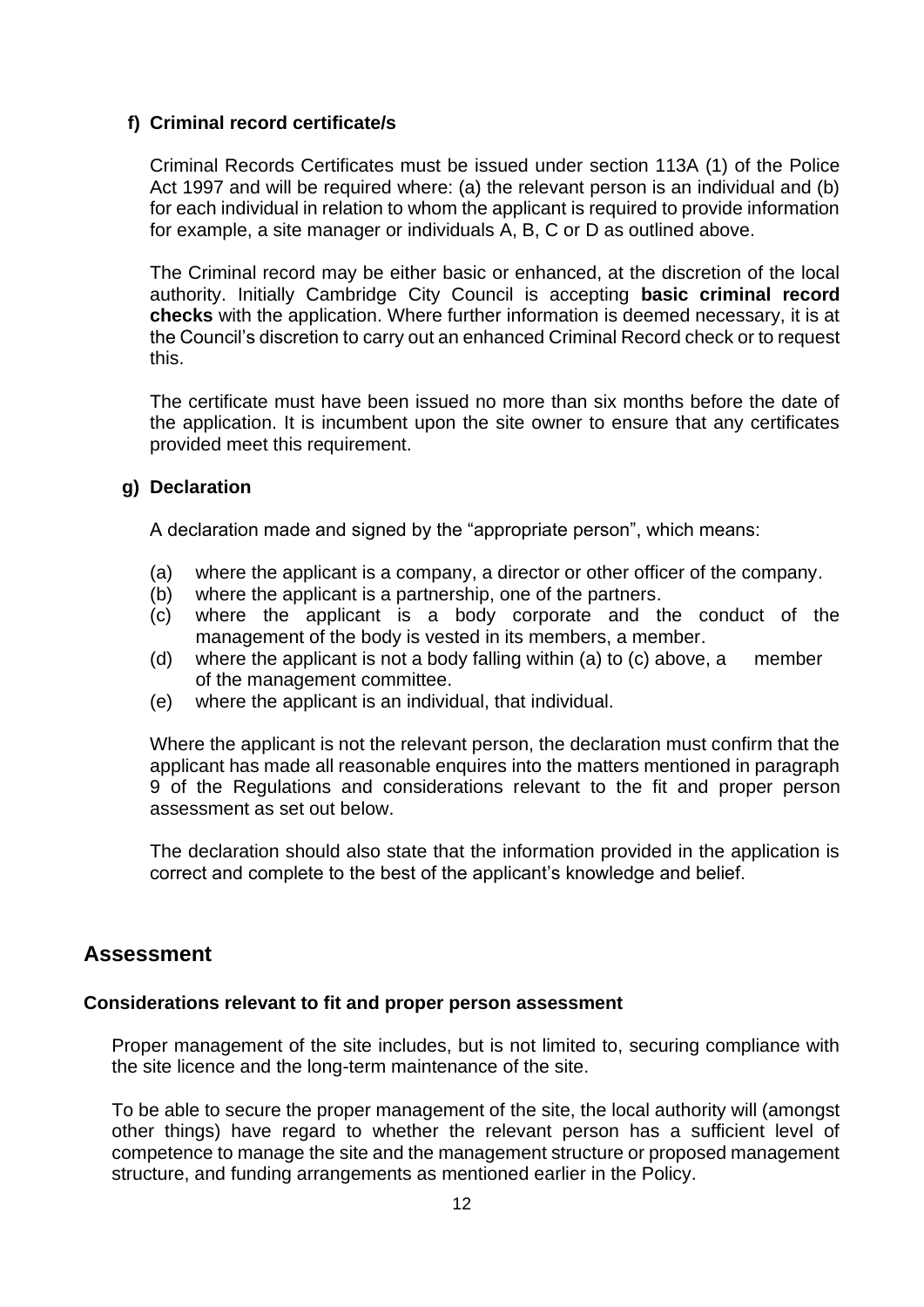#### **Decisions, notification and rights of appeal**

#### **The local authority will make a decision on the application in a timely and practicable manner and either:**

(a) where the decision is to grant the application unconditionally and include the relevant person on the register for 5 years, serve a final decision notice on the applicant; or (b) otherwise, serve a preliminary decision notice on the applicant.

#### **On receipt of an application the local authority may:**

- (a) grant the application unconditionally.
- (b) grant the application subject to conditions; or
- (c) reject the application.

#### **Granting the application unconditionally**

Where the local authority is satisfied that the applicant meets the fit and proper person test unconditionally, they must include the applicant on the register for 5 years. The authority must issue a final decision notice to the applicant to inform them of its decision.

The final decision notice will clearly state:

- (a) the date the final decision notice is served
- (b) the final decision
- (c) the reasons for the decision
- (d) when the decision is to take effect
- (e) information about:
	- (i) the right of appeal to the First Tier Tribunal; and
	- (ii) the period within which an appeal may be made.

#### **To include the applicant on the register subject to certain conditions**

In some circumstances, the local authority will specify that the individual for the fit and proper person test will only be successful if certain conditions are met. If these conditions are satisfied, the local authority can grant an application subject to those condition(s). The local authority can also grant an application for less than 5 years.

It may be the case that a local authority decides to include the person on a register subject to condition(s), if it would only be satisfied that the person would meet the fit and proper requirement if the condition(s) were complied with. An applicant will be able to appeal against the decision to attach (or vary) any condition to an entry on the register. The local authority will have clear and justifiable reasons for attaching any condition(s) and any conditions imposed can be enforced by the local authority.

Conditions will need to be clearly stated for the applicant's understanding and this will also allow for local authorities to ensure that they are enforceable.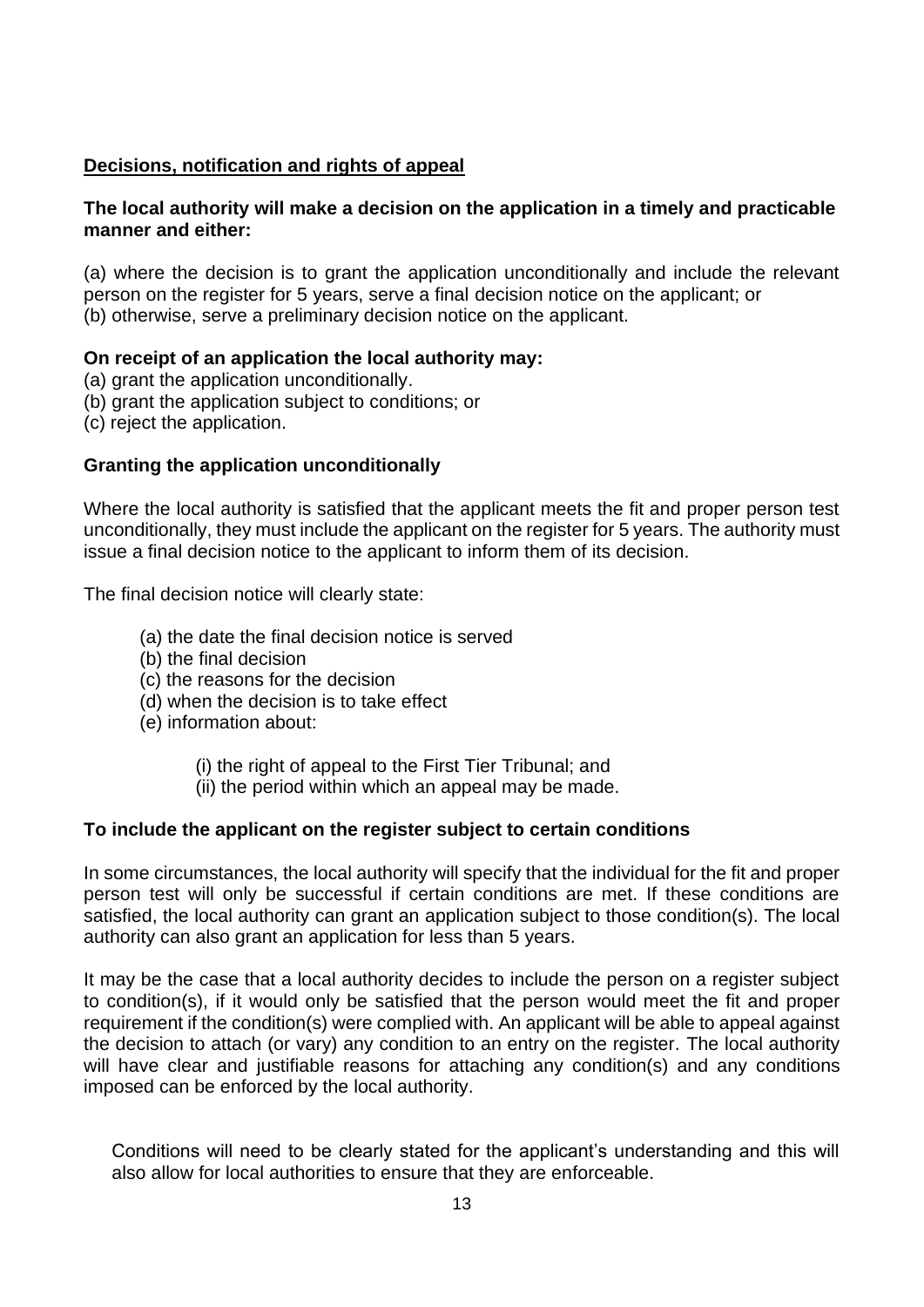An example of the requirements are included in Table 1 below.

| <b>Specific</b>   | The specific condition(s) a site owner is being        |  |  |  |
|-------------------|--------------------------------------------------------|--|--|--|
|                   | requested to address.                                  |  |  |  |
| <b>Measurable</b> | The conditions required and the outcome(s) expected.   |  |  |  |
| <b>Achievable</b> | The applicant should be reasonably expected to be able |  |  |  |
|                   | to achieve the condition. For example, it may not be   |  |  |  |
|                   | reasonable to expect a site owner of one small site to |  |  |  |
|                   | have the same resources to introduce the same          |  |  |  |
|                   | procedures as a medium sized company.                  |  |  |  |
| <b>Realistic</b>  | The applicant should have a clear understanding of how |  |  |  |
|                   | the required outcome can be reached and that there are |  |  |  |
|                   | no circumstances or factors which would make the       |  |  |  |
|                   | achievement of the outcome impossible or unlikely.     |  |  |  |
| <b>Timebound</b>  | A clear timescale in which the task/action must be     |  |  |  |
|                   | completed.                                             |  |  |  |

 *Table 1: Requirements of conditions* 

The fit and proper person test is aimed at ensuring that the person managing the site is competent and the conditions should relate directly to the person's ability to secure the proper management of the site.

Where a person has contravened legislation, or committed offences, it is not recommended that conditions are set in relation to those matters. This is because such a condition would be unlikely to meet the tests set out above. For example, if a person has committed fraud or violence, that specific incident cannot be reversed by requiring the person to perform a specific task.

In cases where the person has committed those listed offences or contravened legislation, these breaches will be considered, together with all the other information available, when reaching a preliminary decision.

An example of a condition could relate to the payment of an annual fee. A condition can also be set with respect to ensuring the relevant person can secure the proper management of the site. In summary, conditions can relate to any factors which are relevant to the person's competence to manage the site, the management structure, or funding arrangements for the site, an associated person's influence, and any other relevant factors.

The payment of the annual fee for relevant sites will be a condition placed on all approvals by the local authority.

#### **Decisions not to include the applicant on the register (Refusal)**

Should the local authority determine that the applicant does not meet the requirements, and attaching conditions would not be appropriate, a local authority can refuse to grant the application.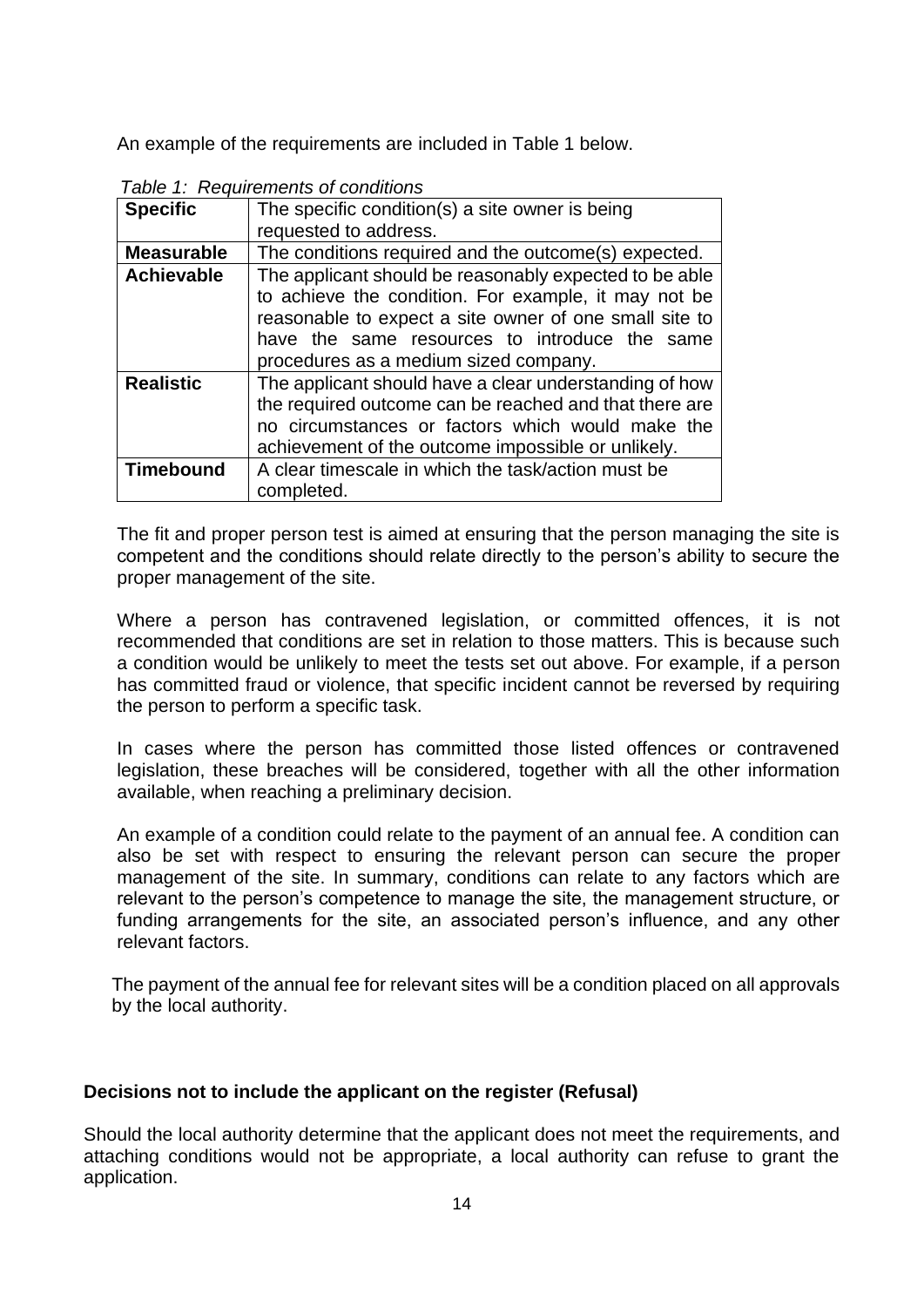#### **Preliminary Decision Notice**

Where a local authority decides to include the applicant on the register, subject to conditions, or not to include the applicant on the register, a preliminary decision notice to the applicant must be issued.

The preliminary decision notice must clearly state:

- (a) the date the preliminary decision notice is served.
- (b) the preliminary decision.
- (c) the reasons for it.
- (d) the date it is proposed that the final decision will have effect.
- (e) information about the right to make written representations.
- (f) where the preliminary decision is to refuse the application, the consequences of causing or permitting the land to be used as a relevant protected site in contravention of the regulations; and
- (g) where the preliminary decision is to grant the application subject to conditions, the consequences of failing to comply with any conditions.

#### **Right to make a representation**

An applicant who receives a preliminary decision notice will have 28 days in which to make representations to the local authority. The 28-day period begins with the day after the day on which the notice was served.

The local authority is obliged to consider and take any representations it receives into account before making a final decision.

#### **Final decision notice**

The local authority must, as soon as reasonably practicable, after the end of the period allowed for making representations, make a final decision and serve the decision notice on the applicant.

The final decision notice must set out:

- (a) the date the final decision notice is served.
- (b) the final decision.
- (c) the reasons for it.
- (d) when the decision is to take effect.
- (e) information about the right of appeal and the period within which an appeal may be made.

(f) where the decision is to refuse the application, the consequences of causing or permitting the land to be used as a relevant protected site in contravention of the regulations; and

(g) where the decision is to grant the application subject to conditions, the consequences of failing to comply with any condition.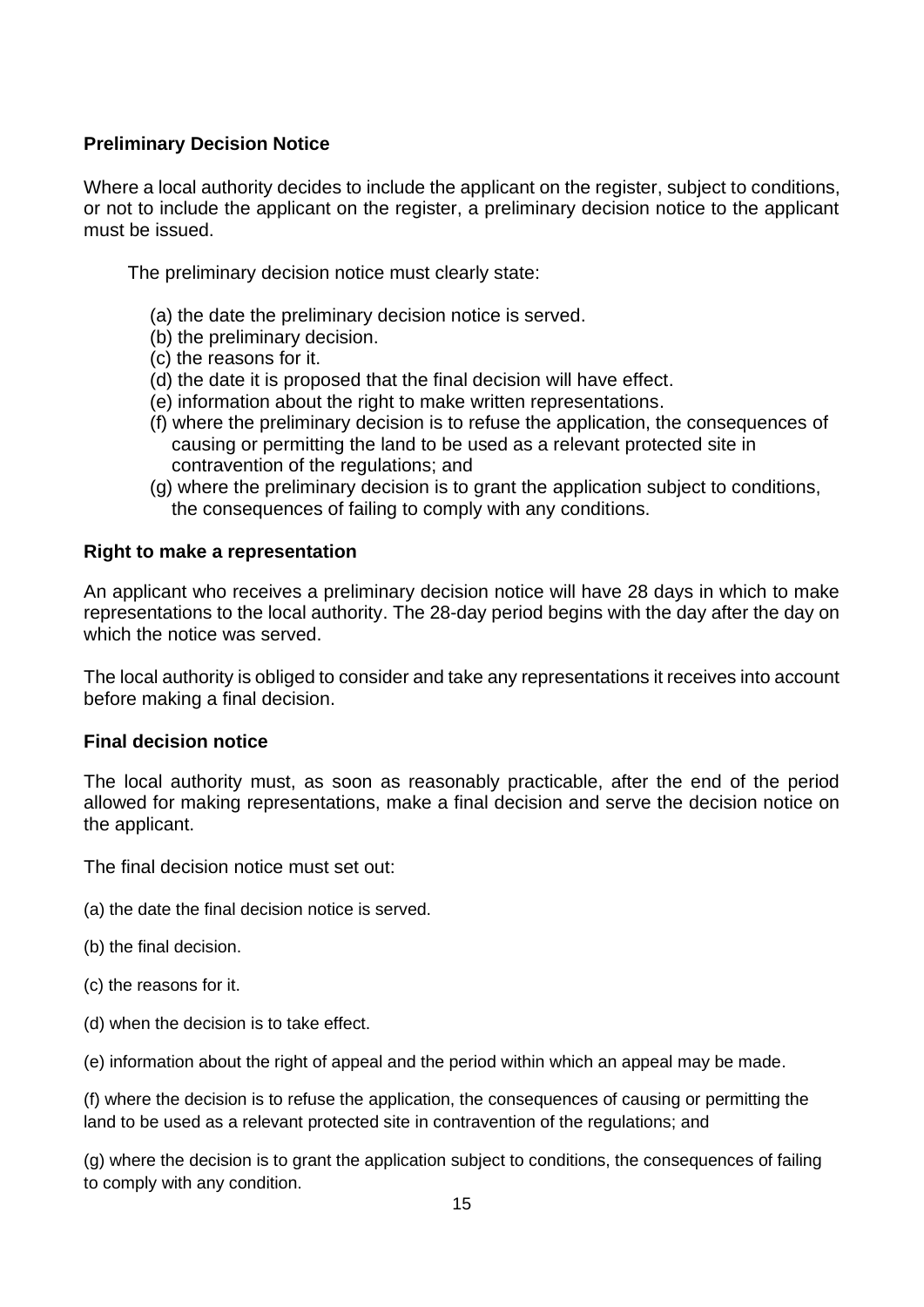#### **Appeals**

The applicant can decide to appeal the decision by making an application to the Firsttier Tribunal (Property Chamber) ("the tribunal") within specific timeframes set by the tribunal. The applicant is permitted to appeal against any decisions served by the Local Authority. These could include:

(a) including the relevant person on the register for an effective period of less

than 5 years.

- (b) including the relevant person on the register subject to conditions; and
- (c) rejecting the application.

Where an applicant accepts a local authority's decision not to include the person originally stated in the application on the register, they will be required to seek alternative management arrangements to comply with the fit and proper person requirement. If they fail to do so they will be committing an offence.

An appellant will not be able to claim compensation for losses incurred pending the outcome of an appeal.

#### **Withdrawal or amendment of notice**

There may be circumstances where a local authority may decide not to continue or to withdraw a previously agreed action such as after serving:

- (a) a preliminary decision notice but before service of the final decision notice.
- (b) a final decision notice but before the decision to which it relates takes effect; or
- (c) a notice of proposed action but before the proposed action is taken.

To withdraw or amend a notice, the local authority must serve notice to the person on whom the original notice was served.

There are no requirements for notices to contain specific information, however, it is recommended that a withdrawal or amendment notice should state:

(a)That it is withdrawing/amending the original notice (a copy of the original notice

should be attached for reference).

(b) the reasons for withdrawing the notice.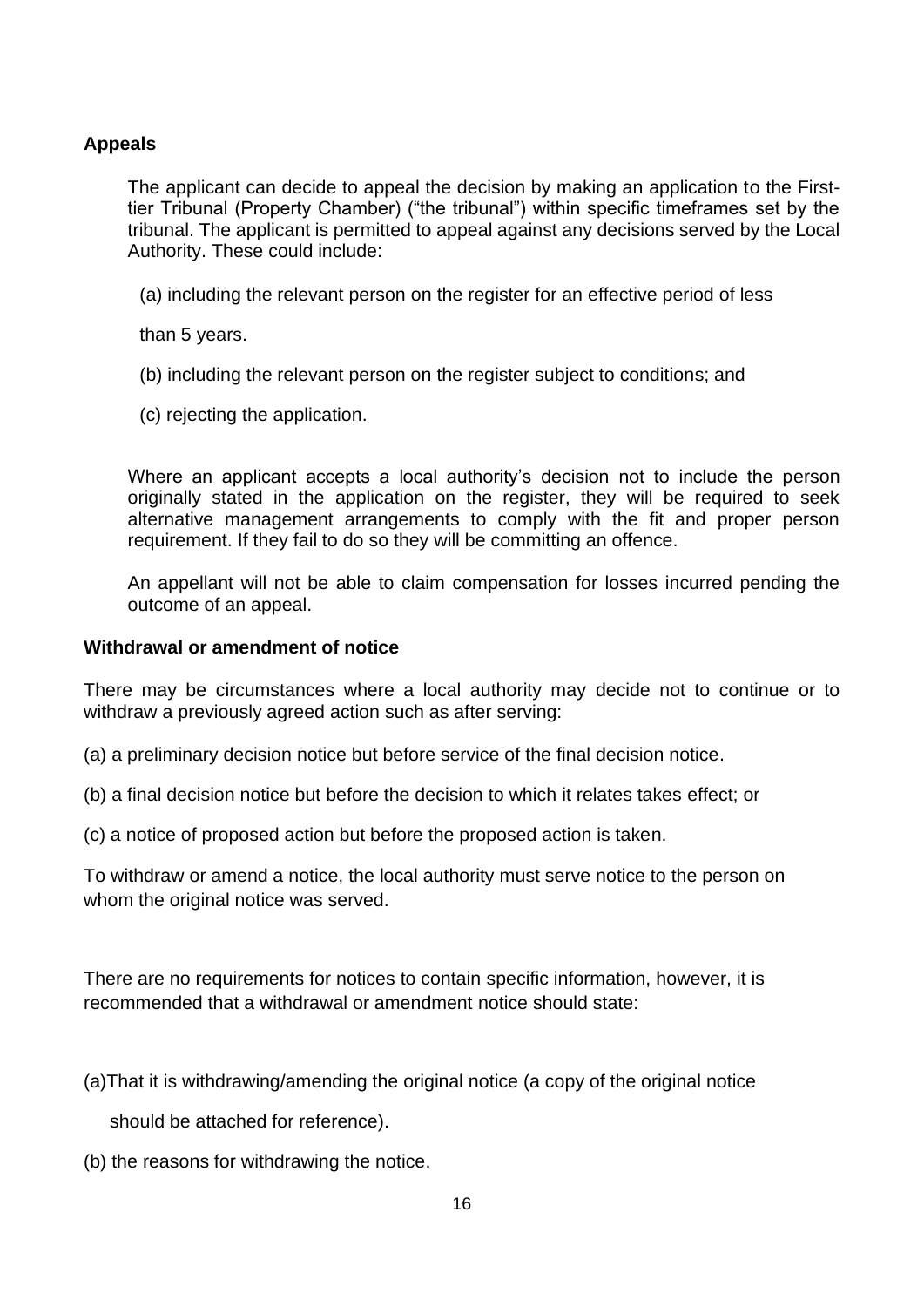- (c) the date it takes effect; and,
- (d) the implications of the decisions in relation to the person's entry on the register.

#### **Removal from the register**

If, after a person is included in the register, and new evidence relevant to the person's inclusion becomes available, the local authority may decide to:

- (a) remove the person from the register.
- (b) impose a condition on the inclusion of the person in the register whether, or not there are conditions already imposed.
- (c) vary a condition; or
- (d) remove a condition.

Local authorities must use their judgement when determining whether to review an entry and consider any subsequent actions are required. It is recommended that any such decision should be related to the person being a fit and proper person rather than, for example, site licensing issues which are governed separately. If the local authority decides to take any of the actions listed in the paragraph above, the local authority must serve a notice of any proposed action on the occupier.

The notice of proposed action must clearly state:

- (a) the date the notice of proposed action is served.
- (b) the action the local authority proposes to take.
- (c) the reasons for it.
- (d) the date it is proposed that the local authority will take the action
- (e) information about the right to make written representations.

(f) where the proposed action requires the removal of a person from the register, the consequences of causing or permitting the land to be used as a relevant protected site in contravention of the regulations; and

(g) where the proposed action is to impose a condition on the inclusion of a person in the register or to vary a condition, the consequences of failing to comply with said conditions.

A notice of proposed action is not required if the local authority decides to remove a condition attached to an entry. A removal of a condition is viewed widely as being a positive step, which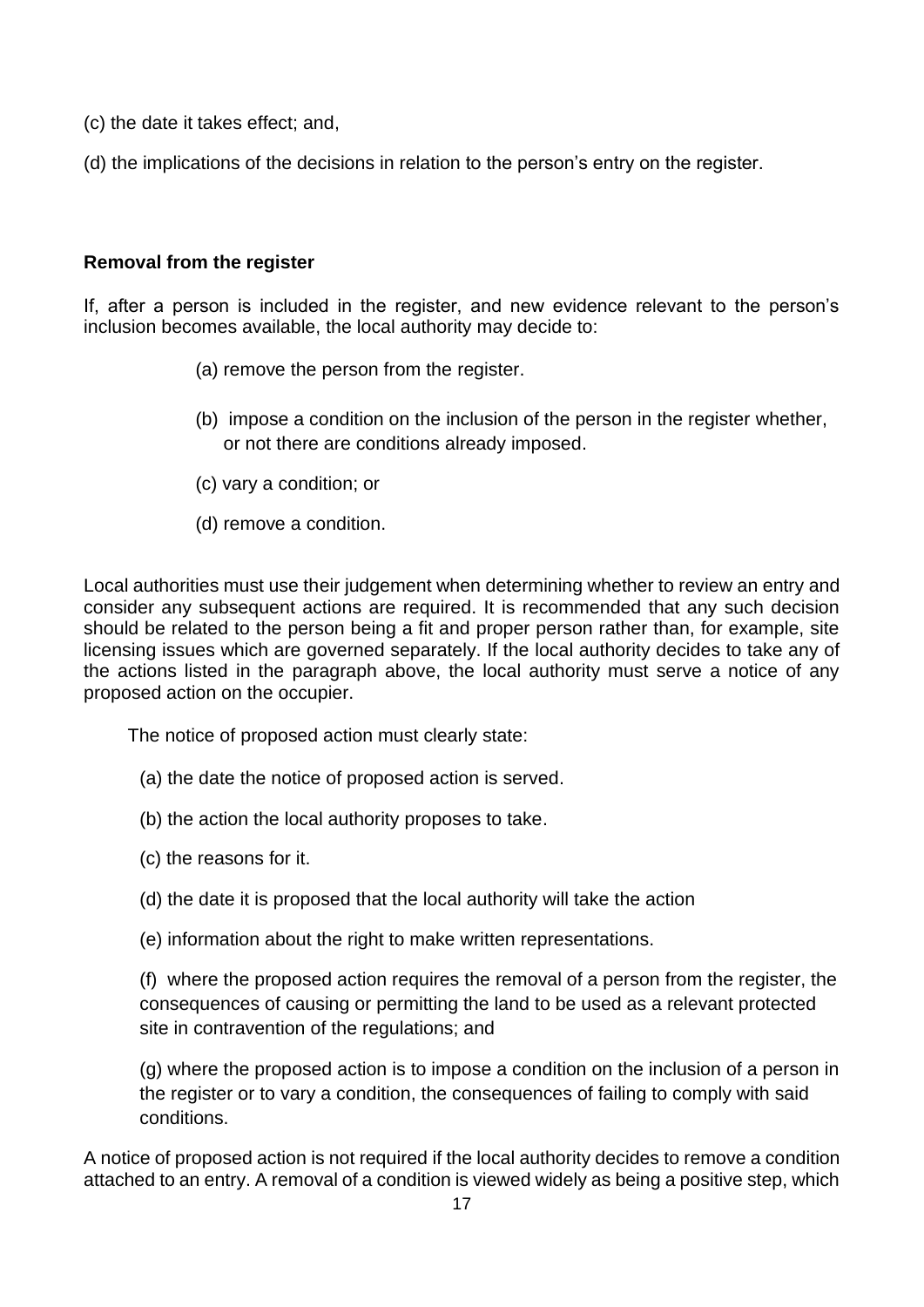is unlikely to be opposed. It is for that reason that a notice of proposed action is not required. As good practice though, the local authority will make the site owner or their manager aware of the decision in writing and also ensure the register is updated.

#### **Notice of action taken**

Where a notice of proposed action is given, the occupier will have 28 days, starting from the day after the notice is served, in which to make representations.

The local authority must, as soon as reasonably practicable after the end of the 28-day period, decide whether to carry out the proposed action.

Where the local authority decides to take the action, the local authority must serve a further notice on the occupier, indicating the action that has been taken, within the period of 5 working days beginning with the day after the day on which the action was taken.

The notice of action must set out:

- (a) the date the notice of action is served.
- (b) the fact that they have taken the action.
- (c) the reasons for doing so.
- (d) the date the action was taken.
- (e) information about the right of appeal and the period within which an appeal may

be made.

(f) where the action is to remove a person from the register, the consequences of

causing or permitting the land to be used as a relevant protected site in

contravention of regulations; and

 $(q)$  where the action is to impose a condition on the inclusion of a person in the

 register or to vary a condition, the consequences of failing to comply with any condition.

#### **Offences**

There are 3 offences which can occur within the Regulations. They are as follows:

a) Operating a site in contravention of the fit and proper person regulations - The site owner will have certain defences under the Regulations in any proceedings brought against them.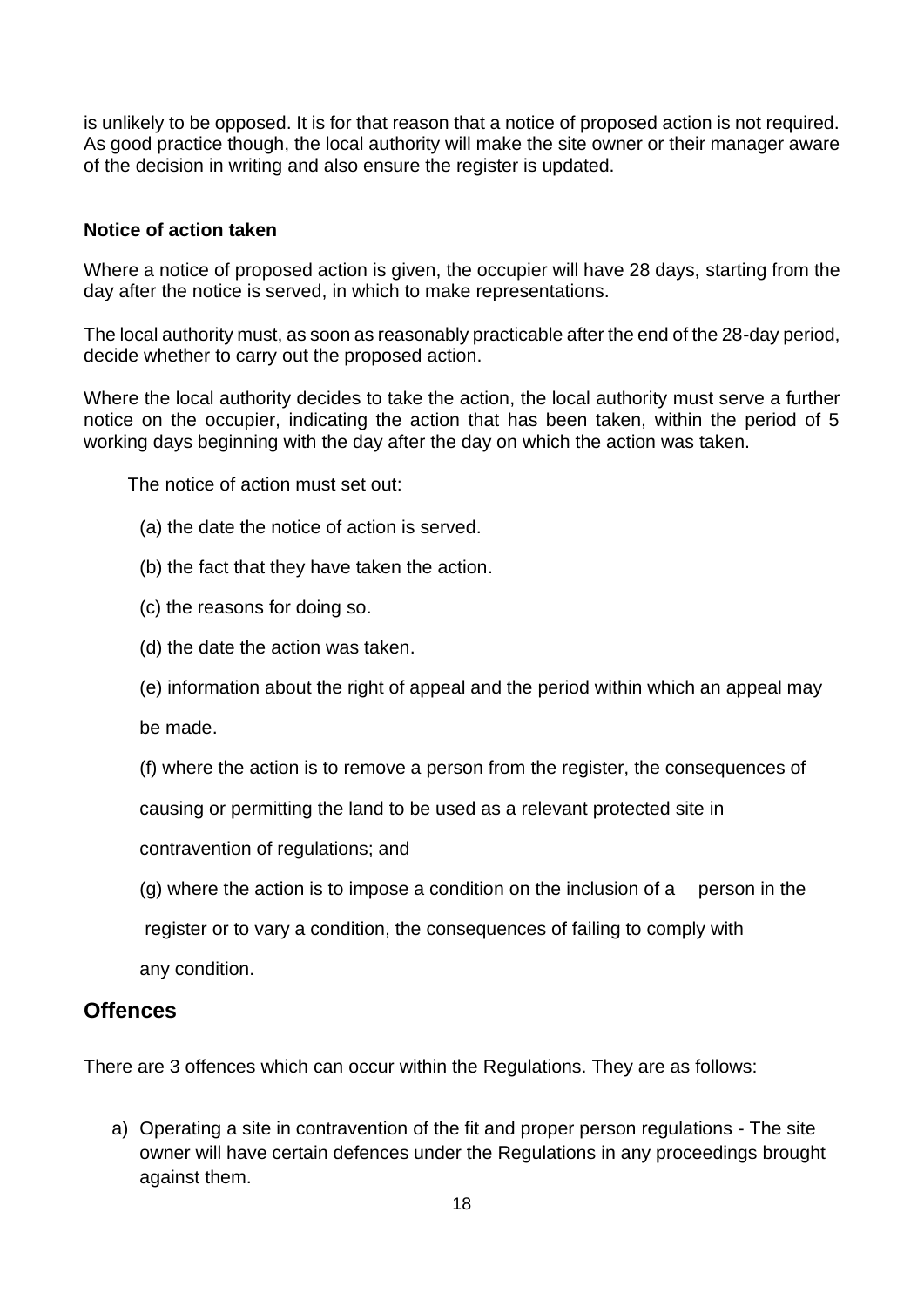- b) Withholding information or including false or misleading information in the registration application - The site owner will not have any defences under the Regulations in any proceedings brought against them for this offence.
- c) Failing to comply with a specified condition The site owner will have certain defences under the Regulations in any proceedings brought against them.

Local authorities are responsible for enforcing the regulations. A site owner found guilty of any of the above offences will be liable on summary conviction to a level 5 (unlimited) fine.

### **Defences**

One defence is available to a site owner who has inherited a site and would be found to have a reasonable excuse for failing to make an application within the relevant periods as set out below.

Table 2 below outlines limited circumstances where a site owner may have a defence:

| Row | <b>Circumstance</b>                                                                                                                                                                                                                                                                                                                                                                                                                                           | Relevant period for making an<br>application in the circumstance                                                               |
|-----|---------------------------------------------------------------------------------------------------------------------------------------------------------------------------------------------------------------------------------------------------------------------------------------------------------------------------------------------------------------------------------------------------------------------------------------------------------------|--------------------------------------------------------------------------------------------------------------------------------|
| 1   | the occupier held a site licence immediately before<br>the day on which regulation 4 (operating a site<br>without being a fit and proper person) came into<br>force on 1 October 2021.                                                                                                                                                                                                                                                                        | From 1 <sup>st</sup> July 2021 before 1<br>October 2021; the day on which<br>regulation 4 came into force                      |
| 2   | the period of a person's inclusion in the register in<br>relation to the site has come to an end other than as<br>a result of action by the local authority under<br>regulation $8(1)(a)$ ; removal from the fit and proper<br>register after new relevant evidence becomes<br>available.                                                                                                                                                                     | not less than two months before<br>the end of the period of the<br>person's inclusion in the register                          |
| 3   | at the time that the occupier became entitled to<br>within the period of 3 months possession of the land<br>it was in use as a relevant protected site; and within<br>the period of 28 days beginning with the day after<br>the day on which the person became the occupier of<br>the land the occupier notifies the relevant local<br>authority of its intention to make an application<br>under regulation 6 (application for inclusion in the<br>register) | beginning with the day after the<br>day on which the person became<br>the occupier of the land                                 |
| 4   | at the time that the occupier became entitled to<br>possession of the land it was in use as a relevant<br>protected site; and the occupier does not give the<br>notification referred to in row 3 above                                                                                                                                                                                                                                                       | within the period of 28 days<br>beginning with the day after the<br>day on which the person became<br>the occupier of the land |

Table 2 - Relevant periods in specific circumstances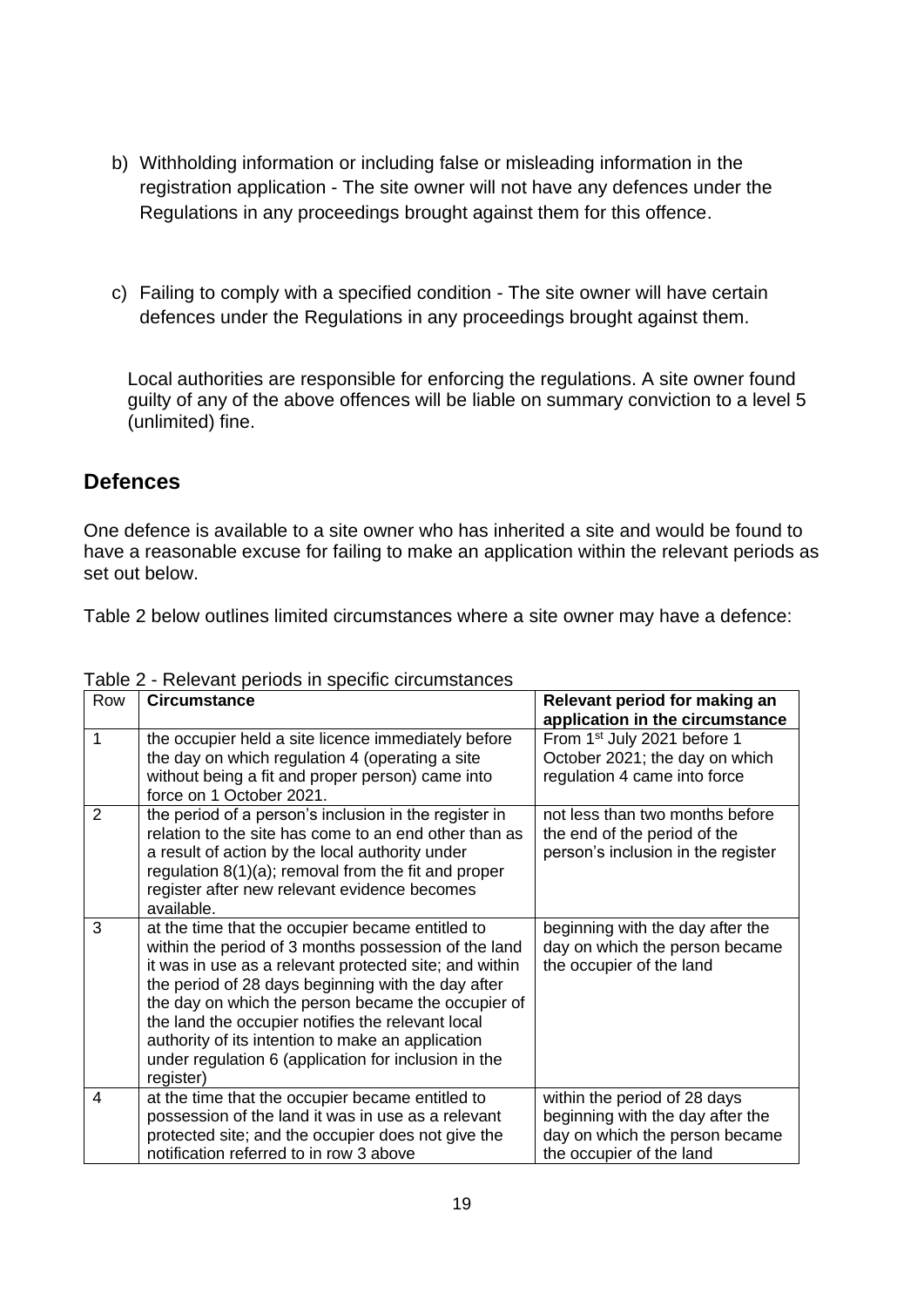| 5              | a person appointed to manage the site no longer<br>does so; and within the period of 28 days beginning<br>with the day after the relevant day the occupier<br>notifies the relevant local authority that the person<br>no longer does so                                                                                                                                                                                                                                                      | within the period of 3 months<br>beginning with the day after the<br>relevant day |
|----------------|-----------------------------------------------------------------------------------------------------------------------------------------------------------------------------------------------------------------------------------------------------------------------------------------------------------------------------------------------------------------------------------------------------------------------------------------------------------------------------------------------|-----------------------------------------------------------------------------------|
| 6              | a person appointed to manage the site no longer<br>does so; and the occupier does not give the<br>notification referred to in row 5 above                                                                                                                                                                                                                                                                                                                                                     | within the period of 28 days<br>beginning with the day after the<br>relevant day  |
| $\overline{7}$ | the breach of regulation 4(1) (operating a site<br>without being a fit and proper person) arises<br>because the local authority has removed a person<br>from the register; and within the period of 28 days<br>beginning with the relevant day in relation to the<br>local authority's decision the occupier notifies the<br>relevant local authority of its intention to make a new<br>application under regulation 6 (application for<br>inclusion in the register) in relation to the site | within the period of 3 months<br>beginning with the relevant day                  |
| 8              | the breach of regulation $4(1)$ arises because the<br>local authority has removed a person from the<br>register; and the occupier does not give the<br>notification referred to in row 7 above                                                                                                                                                                                                                                                                                                | within the period of 28 days<br>beginning with the relevant day                   |
| 9              | the breach of regulation 4(1) (operating a site<br>without being a fit and proper person) arises<br>because the local authority has rejected an in-time<br>application; and within the period of 28 days<br>beginning with the relevant day in relation to the<br>rejected application the occupier notifies the<br>relevant local authority of its intention to make a new<br>application under regulation 6                                                                                 | within the period of 3 months<br>beginning with the relevant day                  |
| 10             | the breach of regulation 4(1) (operating a site<br>without being a fit and proper person) arises<br>because the local authority has rejected an in-time<br>application; and the occupier does not give the<br>notification referred to in row 9 above                                                                                                                                                                                                                                         | within the period of 28 days<br>beginning with the relevant day                   |

## **The Fit and Proper Persons Register**

The local authority must set up and maintain a register of persons who they are satisfied are fit and proper persons to manage a site in their area. This register must be open to inspection by the public during normal office hours. This register also must be published online and will be made available on the Council's website.

The register will provide a record of the outcome of the fit and proper person tests the local authority have carried out for sites. The register must include the following:

- (a) the name and business contact details of the person.
- (b) the name and address of the relevant protected site to which the application relates.
- (c) the status of the person (site owner or manager of the site).
- (d) the dates of the first and last day of the period for which the person's inclusion in the register has effect.
- (e) whether any condition is attached to the person's inclusion in the register; and
- (f) where any condition is attached to the person's inclusion in the register—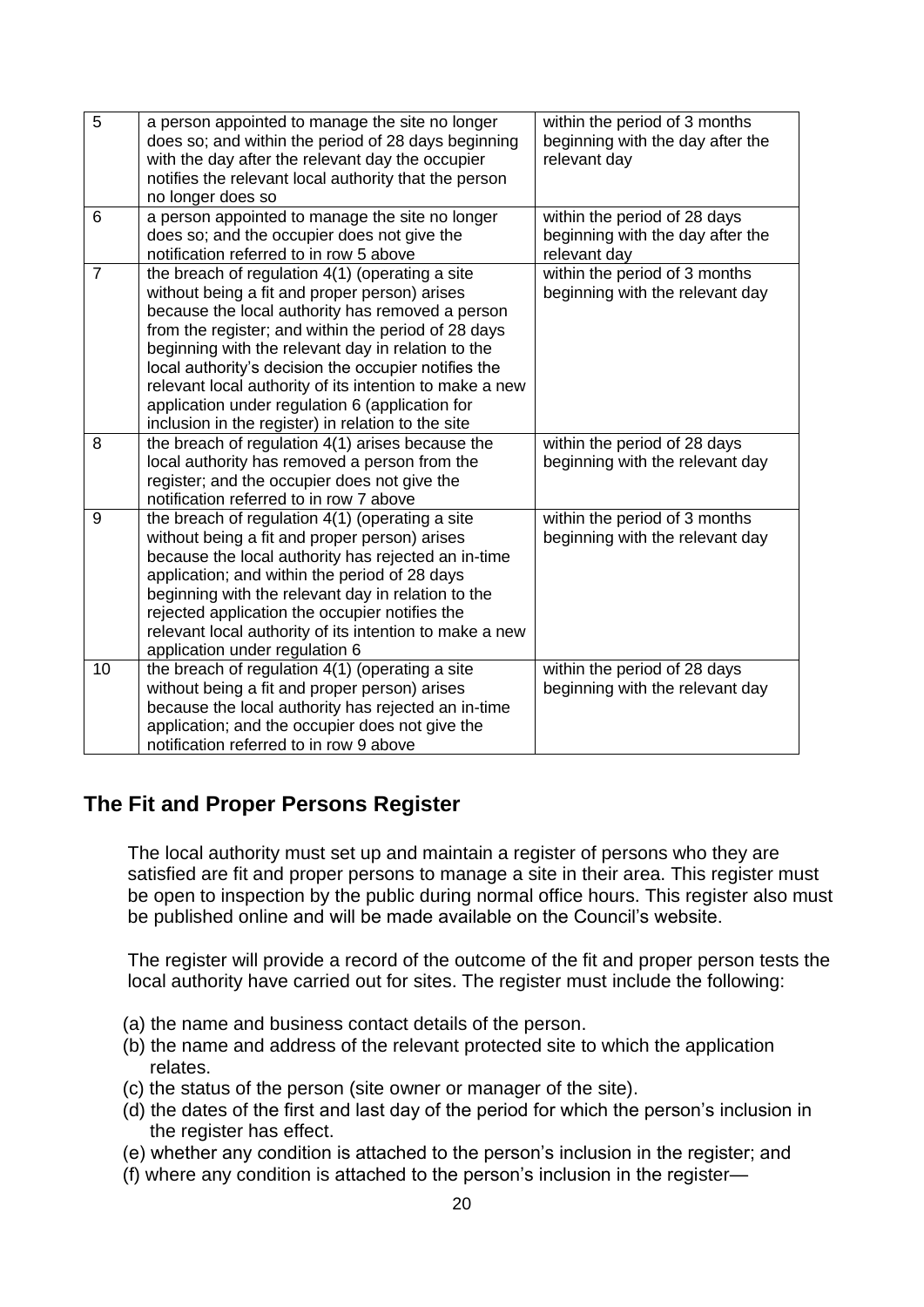- (i) the number of any such conditions.
- (ii) the dates of the first and last day of the period for which any such condition applies (if applicable); and
- (iii) the date any condition is varied or satisfied (if applicable).

Where a person has met the fit and proper person test, the register will give details of that person and of the site, including decisions made on how long a person's inclusion is for, up to a maximum of 5 years.

In order to comply with the fit and proper person requirement a site owner must at least two months before the period (e.g. 5 years) comes to an end submit a new application for the person (or alternative) to be included in the register.

Where there are rejected applications, the following information must be included in the register:

- (a) the name and address of the site to which the application relates.
- (b) that an application in respect of the site has been rejected; and
- (c) the date on which the application was rejected.

Details of the rejected application will remain on the register until a successful fit and proper person application is made in respect of the owner or manager of the site.

It must be noted that the name of the rejected applicant will not be included on the register. The local authority will be able to consider requests for further information about the entry on the register, for example, the details of the specific conditions attached and any additional information, on a case-by-case basis and in accordance with data protection legislation.

Where the local authority has, with the site owner's consent, appointed a person to manage the site, the local authority must include the following information:

- (a) the name and business contact details of the person.
- (b) the name and address of the site which the person has been appointed to Manage.
- (c) the status of the person.
- (d) the dates of the first and last day of the period for which the person's inclusion in the register has effect.
- (e) whether any condition is attached to the person's inclusion in the register; and
- (f) where any condition is attached to the person's inclusion in the register:

(i) the number of any such conditions.

(ii) the dates of the first and last day of the period for which any such condition applies (if applicable); and

(iii) the date any condition is varied or satisfied (if applicable).

The regulations permit the Local Authority to determine the fee for an application or registration for someone to be added to the register. Site owners will be required to submit a completed application and pay the fee outlined within **Appendix 2**. It is imperative that the fee is included with the application and failing to include this may mean that the site owner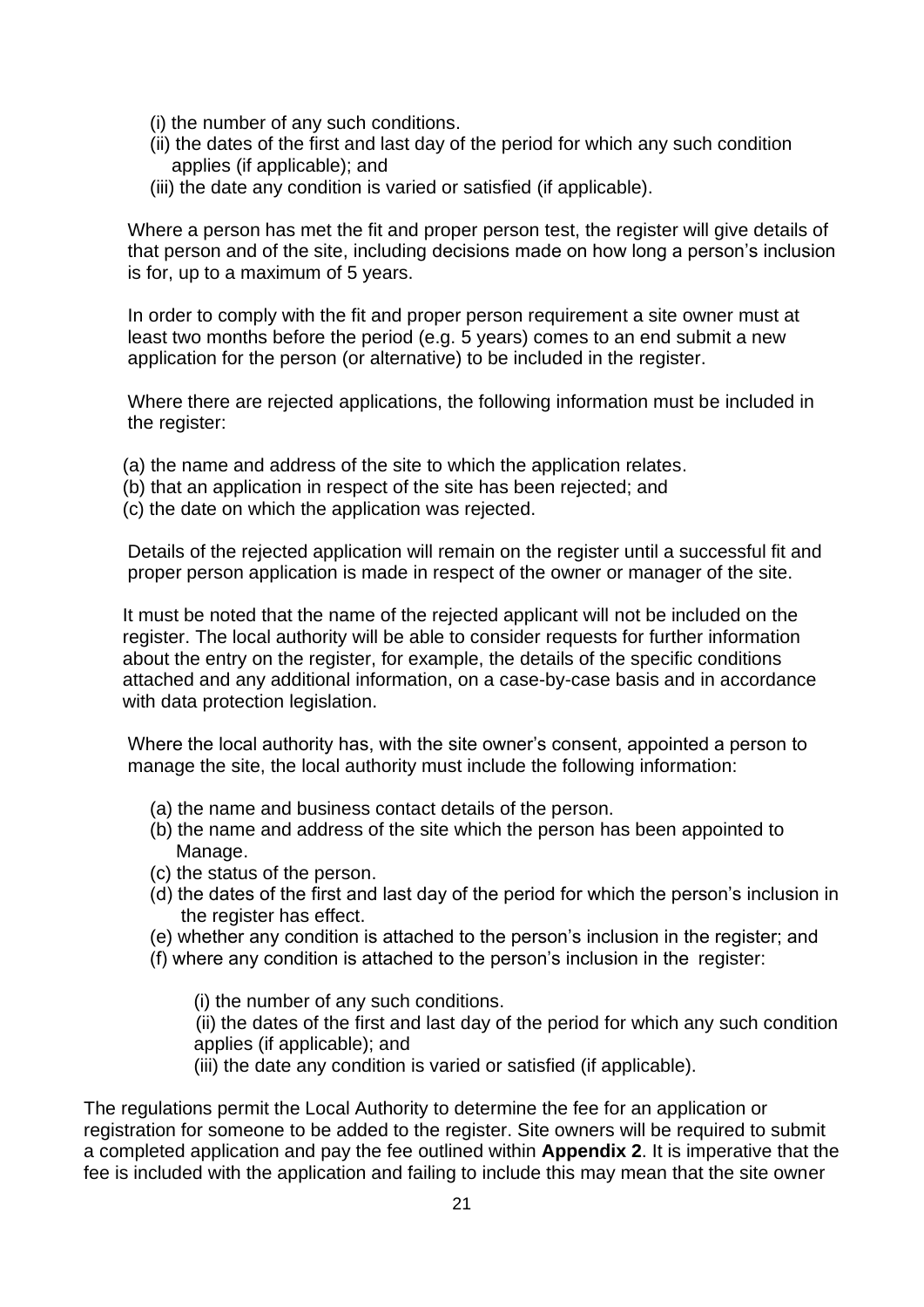is in breach of the requirements of the regulations. CCC is not required to consider an application for entry on the register unless that application is accompanied by the correct fee. If the correct fee is not paid, the application will not be valid.

The person on whom the Local Authority serves a final decision notice may appeal to the First Tier Property Chamber against any decision to:

- Include the relevant person on the register for an effective period of less than 5 years
- Include the relevant person on the register subject to conditions
- Reject the application

If the site owner decides to appeal the decision, they must make an application to this First Tier Tribunal in line with timeframes set by the tribunal at the time.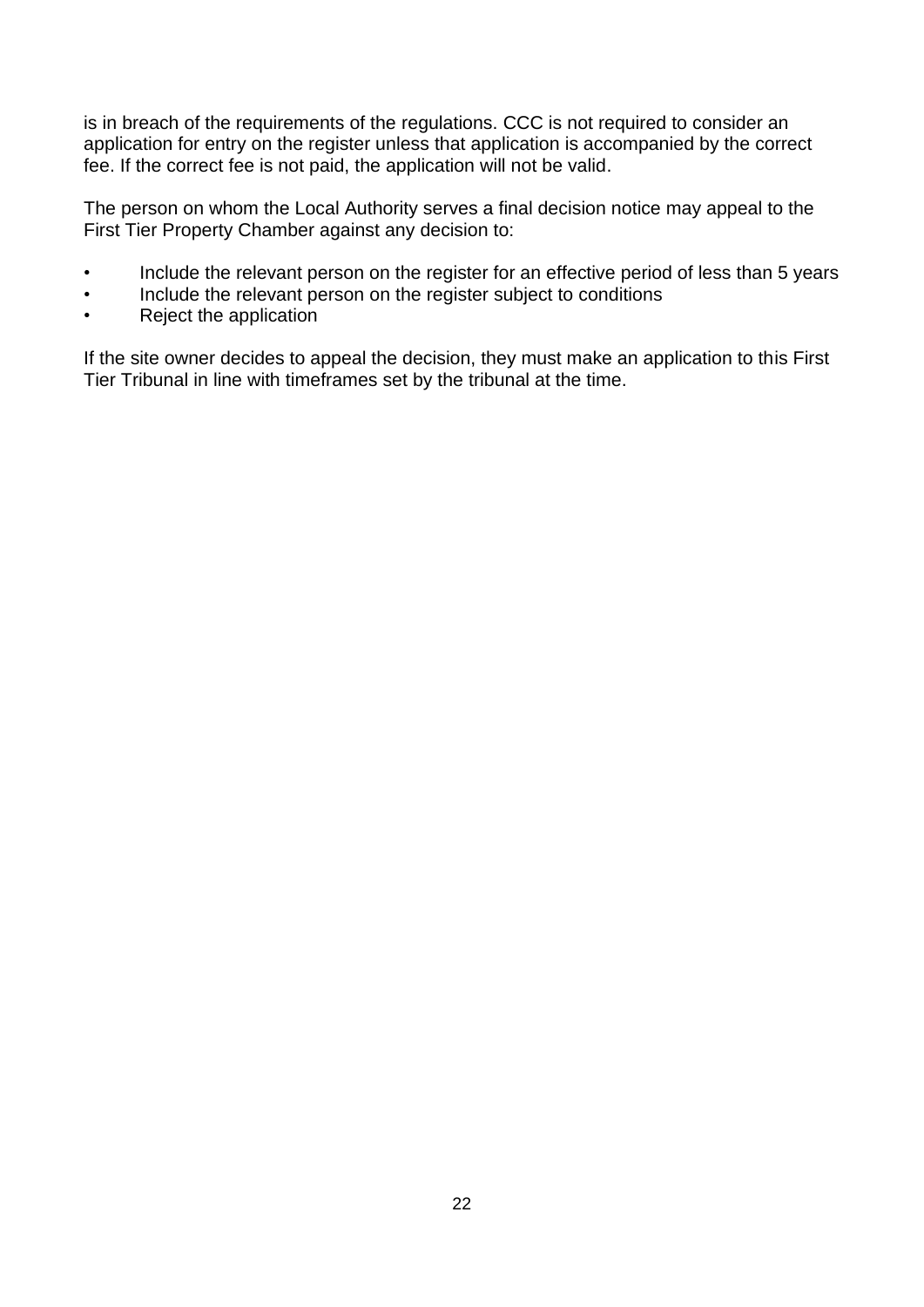# <span id="page-22-0"></span>**5.0 Fees for licence, annual inspection and fit & proper person register applications**

Before a Local Authority can charge a fee, it must prepare and publish a fees policy. When fixing a fee, the Local Authority:

- Must act in accordance with its fees policy.
- May fix different fees in different cases.
- May determine that no fee is required in some cases.

Any fees charged must fairly cover the costs (or part of the costs) incurred by the Local Authority in performing its functions under Part 1 of the MHA 2013 (excluding the costs of enforcement action or any functions relating to prohibiting caravans on commons or provision of sites by the Local Authority itself). In setting its fees policy and the fees to be charged, CCC has had regard to Department for Communities and Local Government guidance "Mobile Homes Act 2013: a Guide for Local Authorities on Setting Licensing Fees".

Under the MHA2013, the Council can charge for:

- The issuing of the first site licence.
- Generic fees for all sites for the issuing of the licence.
- Annual renewal: monitoring and administration of existing site licences.
- The depositing of site rules.
- The transfer of a licence.
- The alteration of a licence (initiated by the site owner).
- The inclusion of a relevant person to the Fit and Proper Person register.

The fees detailed within this policy have been calculated based on the estimated average time and costs involved in undertaking the following activities: all administrative costs incurred in the licensing process, officer visits to sites, travel costs, consultations, meetings, monitoring of sites/investigation of complaints and the giving of informal advice.

Section 10A (5) of the CSCDA 1960 (as amended by the MHA 2013) states that a fee policy must include provision about the time at which the annual fee is payable. For the purposes of this policy, the period covered by the annual fee will be 1 April to 31 March and will be invoiced on 1 April each year or as soon as practicable after.

The purpose of publishing the fee policy is to show that the fees imposed by the Local Authority are fair and transparent so that anyone required to pay a fee can understand the charges.

## **Fit & Proper Person Register Application fee**

CCC has provided a breakdown of tasks associated with the Fit and Proper Person assessment and/or checks to be included on the Fit and Proper Person register within Appendix 2.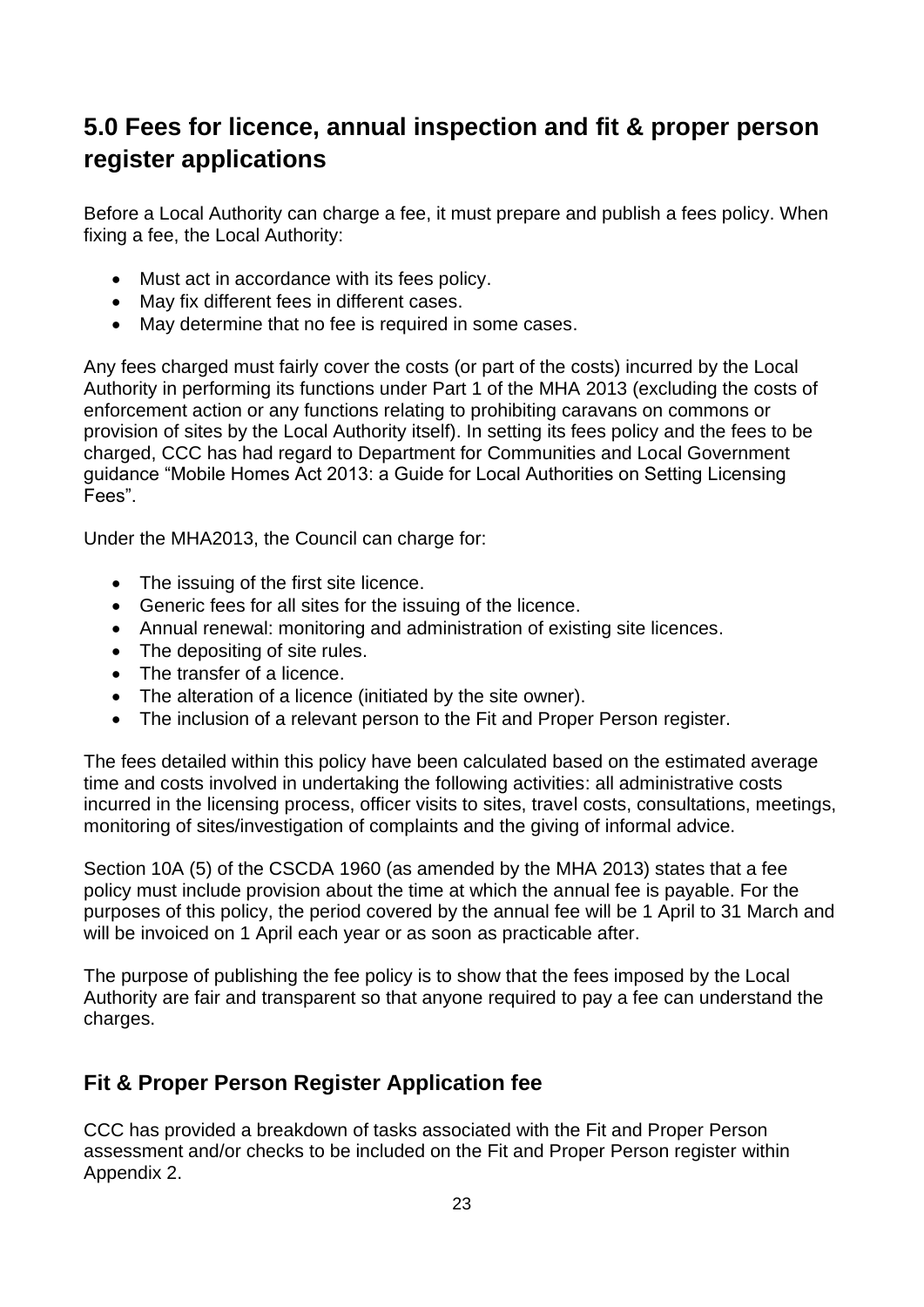The Local Authority has considered the following matters on which costs are incurred, or likely to be incurred, when determining its fees for consideration of applications for entry on a Fit and Proper Person register:

- Initial enquiries
- Communications required to make appointments and request any documents or other information from the site owner or from any third party in connection with the Fit and Proper Person process
- Sending out forms/processing application forms
- Updating files, computer systems and the website
- Processing the application fee
- Land Registry searches
- Time for reviewing necessary documents and certificates
- Preparing preliminary and final decision notices
- Reviewing any representations made by applicants or responses from third parties
- Carrying out any risk assessment process considered necessary
- Updating the public register
- Reviews of decisions or in defending appeals

The charges are limited to recovering the costs of exercising the Fit and Proper Person test function only and do not include other costs that have already been charged for by other service areas.

### **New site licensing fee and annual site inspection fee**

All sites must pay a new site licensing fee which must accompany their application for a caravan site licence from the Council.

All sites must subsequently pay an annual site inspection fee to CCC (subject to exemptions). This fee covers the costs associated with administration, annual inspection and a revisit to ensure compliance where required. The annual fee is a fixed cost based on a hypothetical case of moderate complexity in terms of potential for grant / transfer of a licence and associated probable variation in the cost of processing a licence renewal according to the size of the site. The cost of an amendment to site licence conditions is included within this annual fee as is the cost for transfer of a licence.

Single unit sites where the operator is also the owner and occupier of the park home will be exempt from annual fees.

**Appendix 2** details the full breakdown of the costs associated with each caravan site fee. PLEASE NOTE - The fees set for 2022 / 23 are displayed within the tables however these will be reviewed annually via the fees & charges budget process taking into account any changes to the Councils chargeout rates.

<span id="page-23-0"></span>Any revisions by CCC of this fee policy will be published on the Council's website. Any changes will be justifiable and reasonable, ensuring full transparency for the site owners.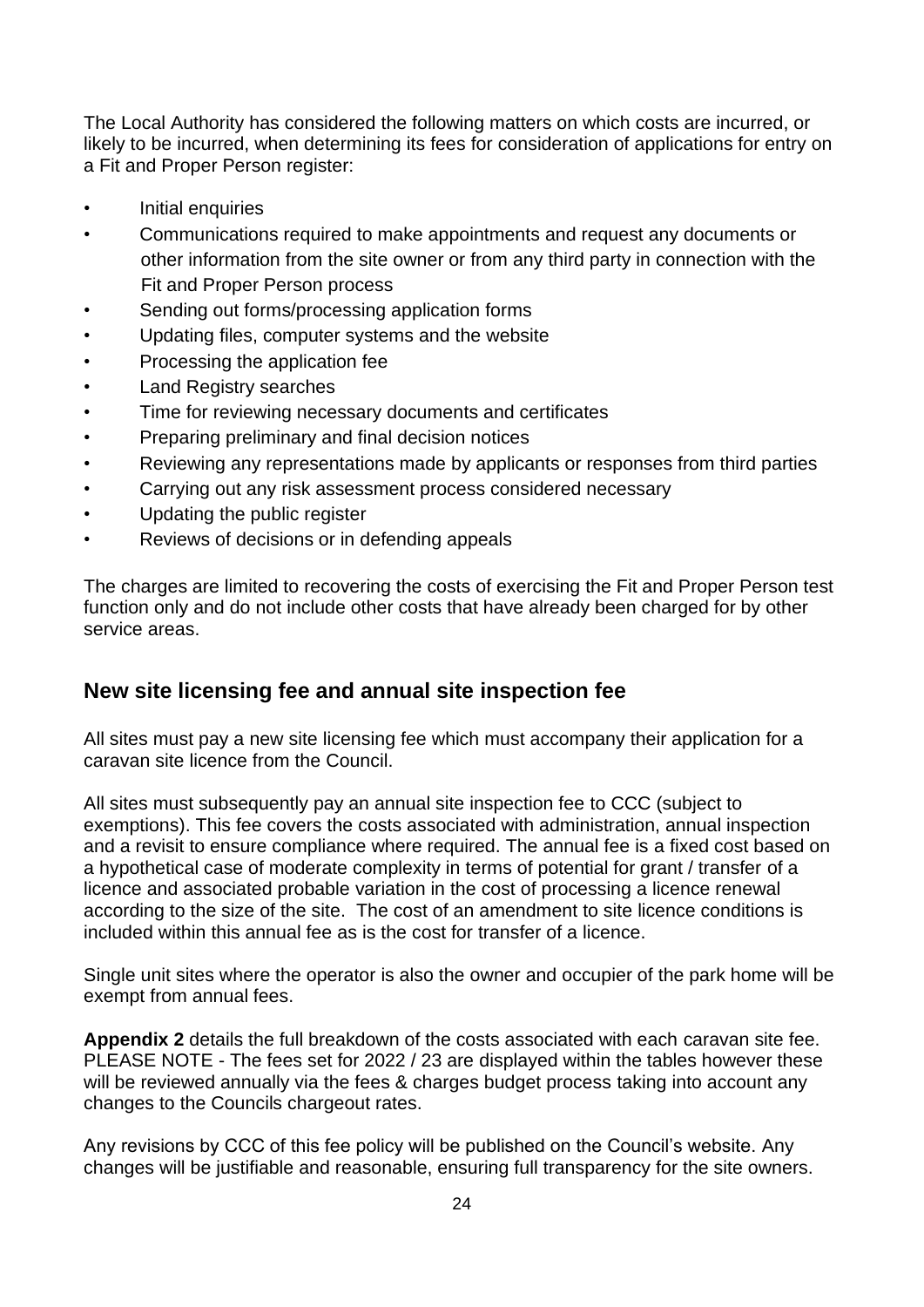# **Appendix 2 – Calculation of Fees, (tables displaying 2022/23 fees & charges)**

### **Methodology**

The calculation relating to the setting of fees involves cost matrixes as displayed below that break down the amount of time taken at various stages of the process. The calculations were carried out with reference to 'The Mobile Homes Act 2013 - A Guide for Local Authorities' on setting site licence fees.

The fee structure was devised to be fair, transparent and an accurate reflection of reasonable costs for the Council to administer the process. A summary of the calculated costs are as follows:

### **New site licence fee**

| <b>Officer</b> | <b>Actions</b>                                                                | Time (hours)  | Hourly rate $(f)$ | Cost(f) |
|----------------|-------------------------------------------------------------------------------|---------------|-------------------|---------|
|                | <b>New Licence Application</b>                                                |               |                   |         |
|                | letter writing/telephone calls etc to make appointments and requesting any    |               |                   |         |
| <b>STO</b>     | documents or other information from the site owner or from any third party in |               |                   |         |
|                | connection with the licensing process                                         | 0.5           | 64                | 32      |
| <b>STO</b>     | sending out forms                                                             | 0.1           | 64                | 6.4     |
| <b>STO</b>     | An inspection of the site, at planning stage or on immediate planning         |               |                   |         |
|                | approval, to discuss requirements with site owner;                            | 0.5           | 64                | 32      |
| <b>STO</b>     | preparing reports on contraventions                                           | 0.5           | 64                | 32      |
| <b>STO</b>     | downloading photographs                                                       | 0.1           | 64                | 6.4     |
|                | A second visit, following the issue of a new licence, to check conditions and |               |                   |         |
| <b>STO</b>     | occupation of site.                                                           | 0.5           | 64                | 32      |
| <b>STO</b>     | carrying out risk assessment of site and management                           | 0.5           | 64                | 32      |
| <b>STO</b>     | pre-application advice                                                        | 0.2           | 64                | 12.8    |
| <b>STO</b>     | updating hard files/computer systems;                                         | 0.2           | 64                | 12.8    |
| <b>STO</b>     | processing the licensing fee                                                  | 0.2           | 64                | 12.8    |
| <b>STO</b>     | land registry searches;                                                       | 0.1           | 64                | 6.4     |
| STO            | time for reviewing necessary documents and certificates                       | 0.5           | 64                | 32      |
| <b>STO</b>     | preparing draft and final licences                                            | 0.5           | 64                | 32      |
| <b>STO</b>     | updating public register                                                      | 0.1           | 64                | 6.4     |
| <b>STO</b>     | reviews of decisions by manager and/or legal department                       | 0.5           | 64                | 32      |
|                |                                                                               | Total costs = |                   | 320     |